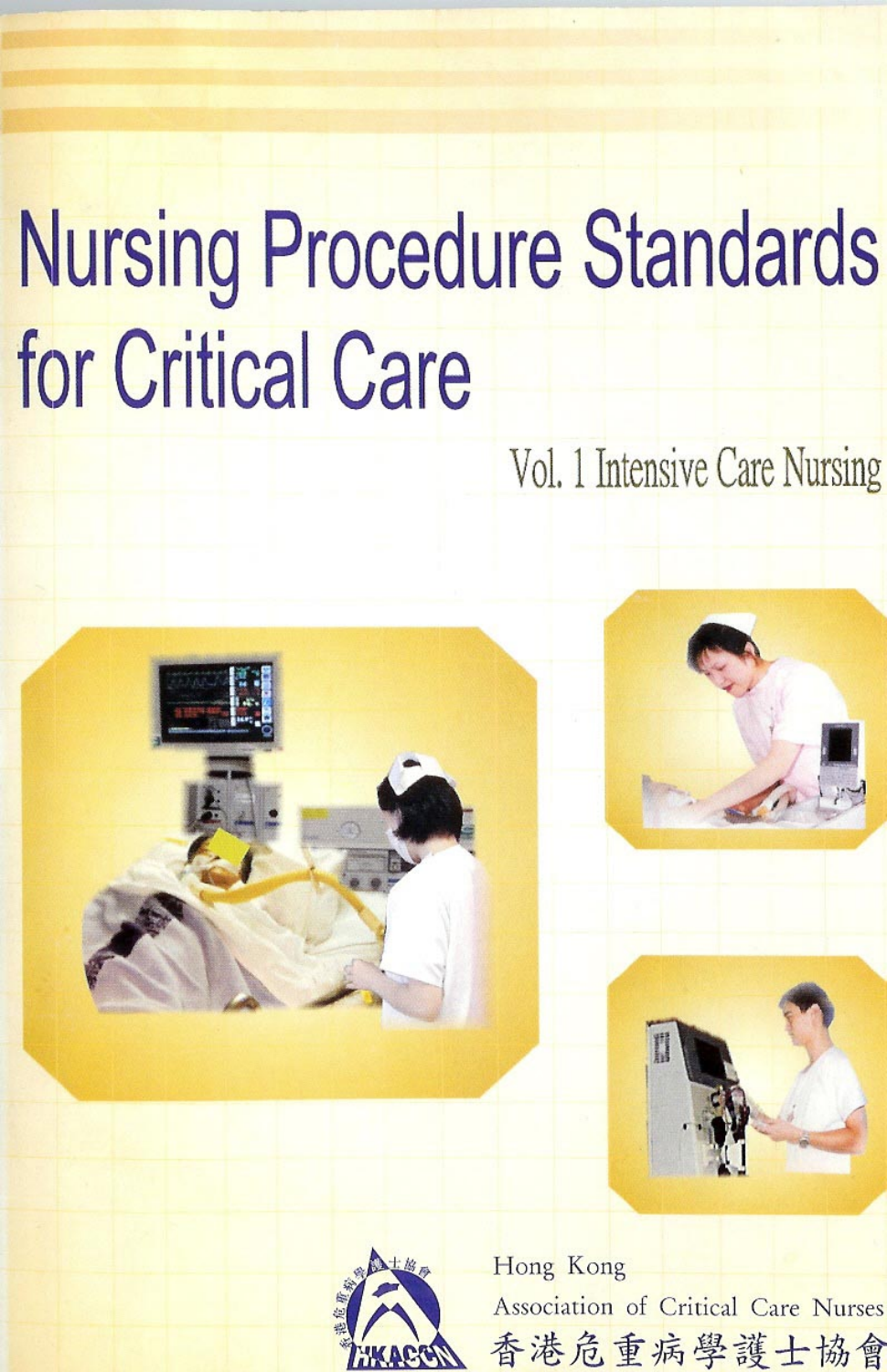# **NURSING PROCEDURE STANDARDS FOR CRITICAL CARE Vol. 1 Intensive Care Nursing**

**Developed by the** 



# **Hong Kong Association of Critical Care Nurses**

#### **Convener**

| Ms. LEUNG Fung Yee | Ward Manger (ICU)      | North District Hospital                                   |
|--------------------|------------------------|-----------------------------------------------------------|
| <b>Members</b>     |                        |                                                           |
| Ms. Esther WONG    | General Manager (N)    | Ruttonjee & Tang Shiu Kin Hospital                        |
| Mr. David CHAN     | Nurse Specialist (ICU) | Prince of Wales Hospital                                  |
| Ms. CHAN Yin Ping  | Nursing Officer (ICU)  | Ruttonjee & Tang Shiu Kin Hospital                        |
| Ms. Merlin CHENG   | Ward Manager (CCU)     | Queen Elizabeth Hospital                                  |
| Ms. FUNG Yuk Ling  | Nurse Specialist (ICU) | Kwong Wah Hospital                                        |
| Mr. Henry KWONG    | Ward Manager (ICU)     | <b>Caritas Medical Centre</b>                             |
| Ms. Rowlina LEUNG  | Nurse Specialist (ICU) | Queen Elizabeth Hospital                                  |
| Ms. Judith LO      | Registered Nurse (ICU) | North District Hospital                                   |
| Ms. SO Hang Mui    | Nurse Specialist (ICU) | Pamela Youde Nethersole Eastern Hospital                  |
| Ms. SUEN Yuk Ha    | Nursing Officer (ICU)  | United Christian Hospital                                 |
| Ms. SUN Man Ping   | Nurse Specialist (ICU) | <b>Grantham Hospital</b>                                  |
| Ms. Betty TANG     |                        | Nursing Officer (Heart Centre) Hong Kong Baptist Hospital |
| Ms. Frandia WONG   | Nurse Specialist (ICU) | Queen Mary Hospital                                       |
| Ms. YAN Siu Lan    | Nursing Officer (ICU)  | North District Hospital                                   |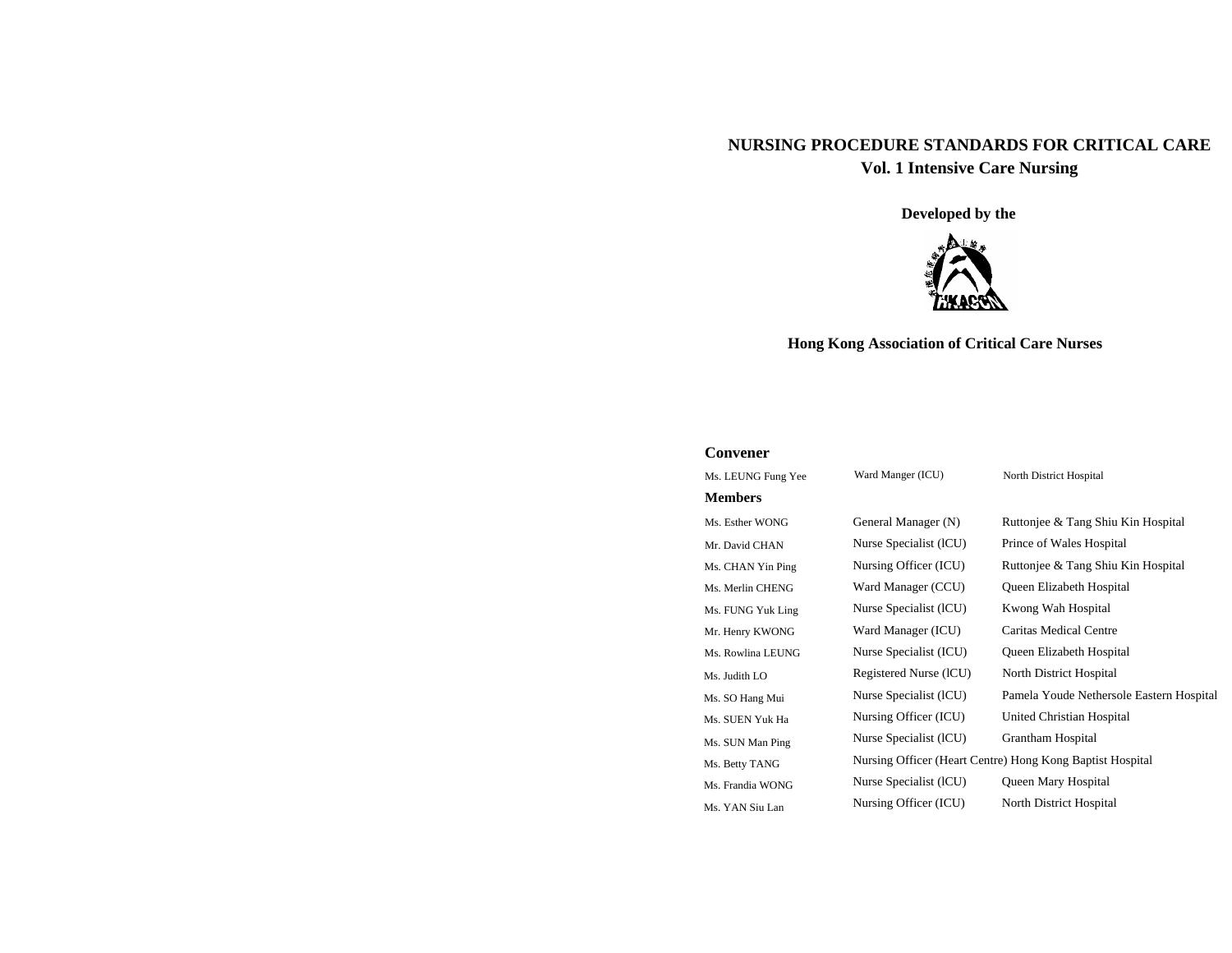# **TABLE OF CONTENTS**

# **UNIT 2: The Cardiovascular System**

|                                     |                                                                                                                                           | Page           |  |  |
|-------------------------------------|-------------------------------------------------------------------------------------------------------------------------------------------|----------------|--|--|
| <b>UNIT 1: The Pulmonary System</b> |                                                                                                                                           |                |  |  |
| 1.1                                 | Nasal Cannula Application                                                                                                                 | 1              |  |  |
| 1.2.                                | Oxygen Mask Application                                                                                                                   | $\overline{2}$ |  |  |
| 1.3                                 | Continuous Pulse Oximetry Monitoring<br><b>Incentive Spirometry Treatment</b><br>Vital Capacity Measurement<br>Peak Flow Rate Measurement |                |  |  |
| 1.4                                 |                                                                                                                                           |                |  |  |
| 1.5                                 |                                                                                                                                           |                |  |  |
| 1.6                                 |                                                                                                                                           |                |  |  |
| 1.7                                 | Continuous End-Tidal Carbon Dioxide Monitoring                                                                                            | 7              |  |  |
| 1.8                                 | Insertion of Oro-Pharyngeal Airway                                                                                                        | 8              |  |  |
| 1.9                                 | Insertion of Naso-Pharyngeal Airway                                                                                                       | 9              |  |  |
| 1.10                                | <b>Endotracheal Intubation</b>                                                                                                            | 10             |  |  |
| 1.11                                | Endotracheal Tube Care                                                                                                                    | 11             |  |  |
| 1.12                                | Tracheostomy                                                                                                                              | 12             |  |  |
| 1.13                                | <b>Tracheal Tube Cuff Measurement</b>                                                                                                     | 13             |  |  |
| 1.14                                | Oro-Pharyngeal and Naso-Pharyngeal Suctioning                                                                                             | 14             |  |  |
| 1.15                                | Tracheostomy Tube/ Endotracheal Tube Suctioning                                                                                           |                |  |  |
|                                     | (Conventional technique)                                                                                                                  | 15             |  |  |
| 1.16                                | Tracheostomy Tube/ Endotracheal Tube Suctioning                                                                                           |                |  |  |
|                                     | (Closed system technique)                                                                                                                 | 16             |  |  |
| 1.17                                | Manual Ventilation with Bag-Valve-Mask Unit                                                                                               |                |  |  |
|                                     | (BVM Unit)                                                                                                                                | 17             |  |  |
| 1.18                                | Management of Patient on Intermittent Positive                                                                                            |                |  |  |
|                                     | Pressure Ventilation (IPPV)                                                                                                               | 18             |  |  |
| 1.19                                | Assisting with Bronchoscopy                                                                                                               | 19             |  |  |
| 1.20                                | Assisting with Chest Tube Placement                                                                                                       | 20             |  |  |
| 1.21                                | Chest Tube to Underwater Seal Drainage System                                                                                             | 21             |  |  |
| 1.22                                | <b>Chest Tube Removal</b>                                                                                                                 | 22             |  |  |
|                                     |                                                                                                                                           |                |  |  |

| 2.1  | Continuous ECG Monitoring                   | 23 |
|------|---------------------------------------------|----|
| 2.2  | 12-Lead ECG Monitoring                      | 24 |
| 2.3  | Cardioversion                               | 25 |
| 2.4  | Defibrillation                              | 26 |
| 2.5  | <b>Artery Catheter Insertion</b>            | 27 |
| 2.6  | Arterial Blood Pressure Monitoring          | 28 |
| 2.7  | <b>Arterial Catheter Removal</b>            | 29 |
| 2.8  | <b>Central Venous Catheter Insertion</b>    | 30 |
| 2.9  | Central Venous Pressure (CVP) Monitoring    | 31 |
| 2.10 | <b>Central Venous Catheter Removal</b>      | 32 |
| 2.11 | Pulmonary Artery Pressure (PAP) Monitoring  | 33 |
| 2.12 | Cardiac Output Measurement                  | 34 |
| 2.13 | <b>Transvenous Pacing</b>                   | 35 |
| 2.14 | <b>Transcutaneous Pacing</b>                | 36 |
| 2.15 | Intra-Aortic Balloon Pump (IABP) Management | 37 |
| 2.16 | Assisting with Pericardiocentesis           | 38 |
| 2.17 | Post-Operative Management of Percutaneous   |    |
|      | Transluminal Coranary Angioplasty (PTCA)    | 39 |
|      |                                             |    |

#### **UNIT 3: The Neurological System**

3.1 Measurement of Intra-Cranial Pressure (ICP) <sup>41</sup>

# **UNIT 4: Miscellaneous Systems**

|  | Measurement of Intra-Abdominal Pressure (IAP) |  |
|--|-----------------------------------------------|--|
|  | Use of Hypothermia/Hyperthermia Blanket       |  |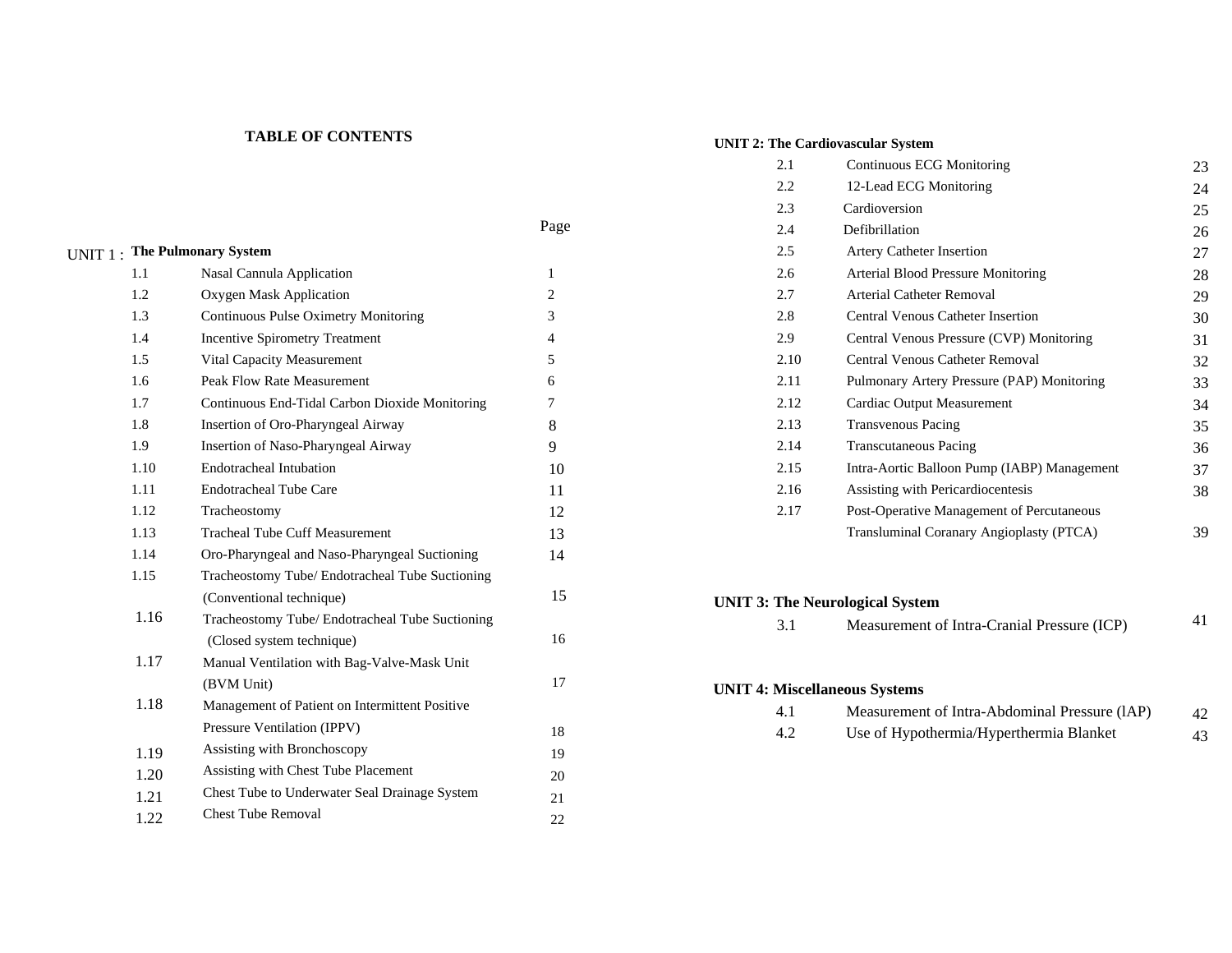# *Preamble*

The art and practice of critical care nursing have evolved dramatically in the last two decades. It is now a specialty that requires more than just a casual encounter with technology and treatment modality. The standard of nursing practice with in the critical care environment has been greatly emphasized. We, critical care nurses, perceive that the demonstration of our professional accountability and commitment to quality of nursing care are equally important. Therefore, one of the objectives of the **Hong Kong Association of Critical Care Nurses** is to define and promote the standards of critical care nursing practice since its establishment in 1998.

Our intention is to have a book entitled **NURSING PROCEDURE STANDARDS FOR CRITICAL CARE** developed. With a lot of efforts from our dedicated members in intensive care units, we manage to have the first volume on **Intensive Care Nursing** completed. This volume is divided into several units by using a systems approach. It has been our experience that most critical care nurses use body systems to structure their lines of thinking in their delivery of patient care. It is hoped that this approach facilitates intensive care nurses to have an easy and quick reference to standards of procedures thus enabling them to perform up to the expected criteria of their specialty.

On behalf of the Association, I would like to express my sincere appreciations to all the contributors for their profound knowledge, clinical expertise and valuable time devoted to this volume, without them HKACCN's objective in terms of standard setting would not have been achieved.

Last but not least, I thank our medical counterparts and advisors for their thought-provoking comments and valuable suggestions. Their expertise and analytical behaviour supported our efforts to provide up-to-date, and research-based intensive care nursing practice to the people in Hong Kong.

Ms. Esther Wong President, HKACCN February 2002



# **UNIT 1: THE PULMONARY SYSTEM**

# **1.1 NASAL CANNULA APPLICATION**

#### *STANDARD STATEMENT*

The patient requiring oxygen via nasal cannula has hypoxaemia corrected.

#### *PROCESS STANDARD*

The ICU nurse should:

- 1. explain the reasons, procedure and potential complications to the patient/ family; follow the unit "Guidelines on Nasal Cannula Application" and attend to the
- following critical elements: 2.
	- 2.1 connect the flowmeter to oxygen source,
	- 2.2 turn on oxygen flowmeter to the prescribed flow prior to applying the cannula,
	- 2.3 insert the nasal prongs into the nares,
	- 2.4 loop the two plastic tubes of the cannula over the ears and under the chin,
	- 2.5 gently adjust the plastic slide until the cannula is secured;
- 3. observe the patient for any abnormalities in:
	- 3.1 breathing pattern,
	- $3.2$  SaO2/SpO2) level,
	- 3.3 vital signs and general condition; and
- 4. document the procedure on patient record.

- 1. Oxygen is delivered correctly.
- 2. The patient has improvement in Pa $0_2$  or Sa $O_2$ /Sp $0_2$  level.
- 3. Accurate documentation is maintained.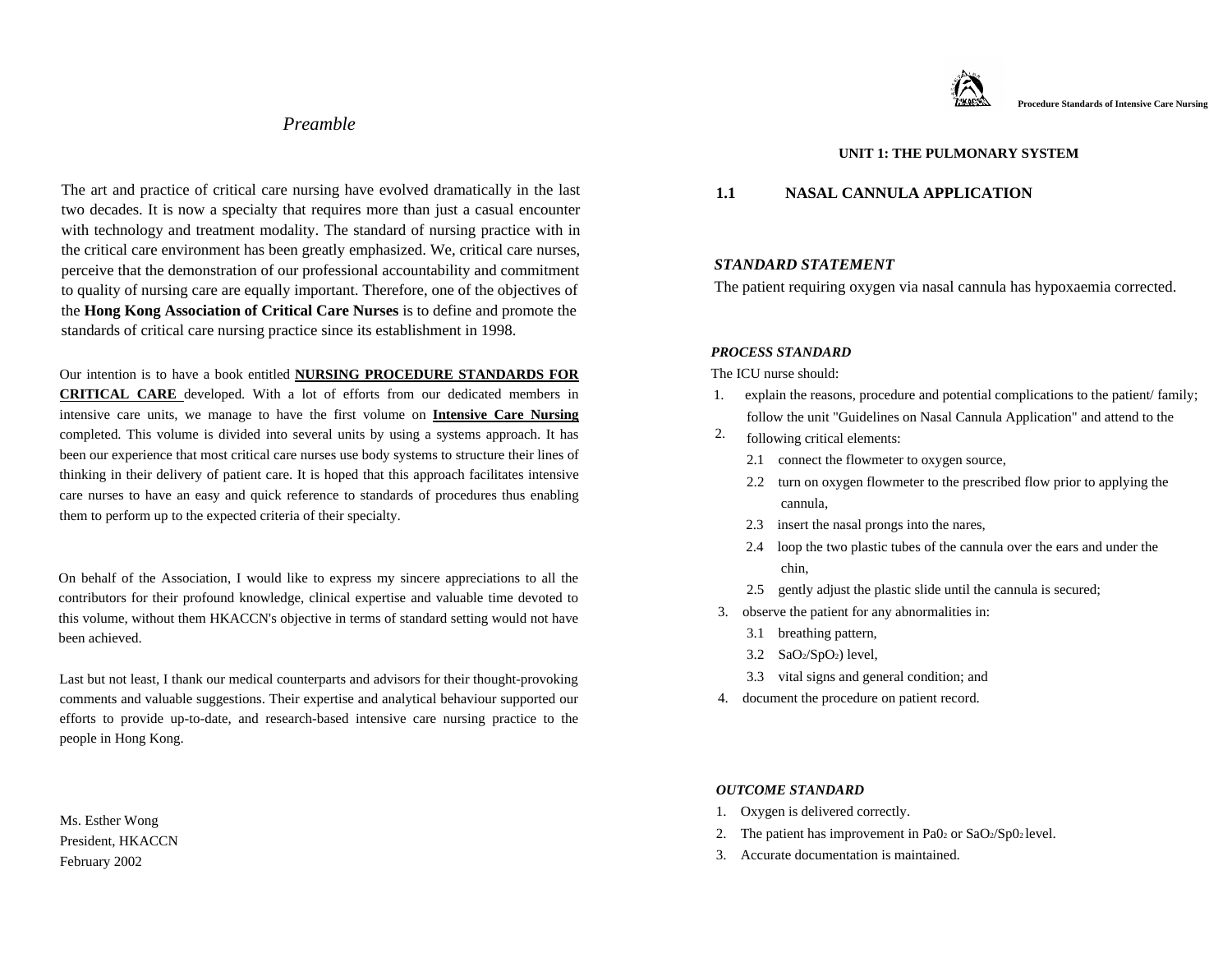



The patient requiring oxygen via oxygen mask has his/her hypoxemia corrected.

#### *PROCESS STANDARD*

The ICU nurse should:

- 1. explain the reasons, procedure and potential complications to the patient/ family;
- follow the unit "Guidelines on Oxygen Mask Application" and attend to the following critical elements: 2.
	- 2.1 connect the flowmeter to oxygen source,
	- 2.2 turn on oxygen flowmeter to the prescribed flow prior to applying the mask,
	- 2.3 fit the mask properly over the patient's mouth and nose,
	- 2.4 gently adjust the elastic band until the mask is secured;
- observe the patient for any abnormalities in: 3.
	- 3.1 breathing pattern,
	- $3.2$  SaO<sub>2</sub>/Sp0<sub>2</sub> level,
	- 3.3 vital signs and general condition; and
- document the procedure on patient record. 4.

#### *OUTCOME STANDARD*

- 1. Oxygen is delivered correctly.
- 2. The patient has improvement in Pa0 $2$  or Sa0 $2/Sp02$  level.
- 3. Accurate documentation is maintained.

# **1.2 OXYGEN MASK APPLICATION 1.3 CONTINUOUS PULSE OXIMETRY MONITORING**

#### *STANDARD STATEMENT*

The patient requiring continuous pulse oximetry monitoring has the arterial oxygen saturation measured accurately to reflect his/her oxygenation status.

#### *PROCESS STANDARD*

The ICU nurse should:

- 1. explain the reasons, procedure and potential complications to the patient/ family;
- follow the unit "Guidelines on Performing Continuous Pulse Oximetry Monitoring" and attend to the following Critical elements: 2.
	- 2.1 select a sensor with the appropriate size,
	- 2.2 apply the sensor to a site with adequate perfusion and change the site regularly,
	- 2.3 observe the quality of waveform for any artifact or low perfusion state;
- 3. take safety precautions for potential electric hazards;
- 4. observe and document the oxygenation status and patient's clinical signs; and
- 5.document the procedure on patient record

- 1. The patient's arterial oxygen saturation is accurately and continuously monitored.
- The potential complications are identified early and appropriate actions are taken accordingly. 2.
- Accurate documentation is maintained. 3.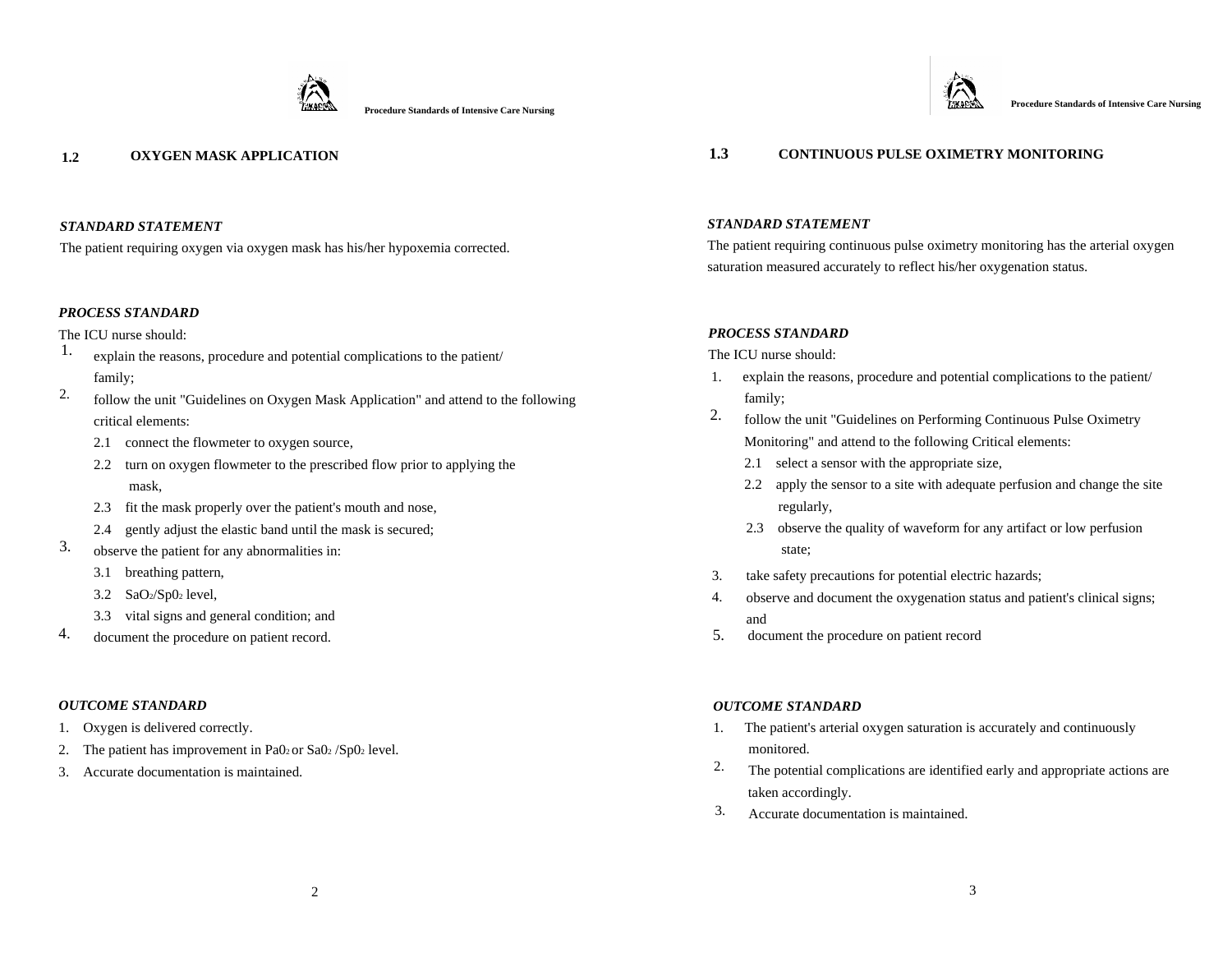

Procedure Standards of Intensive Care Nursing **Procedure Standards of Intensive Care Nursing and Alternative Care Nursing and Alternative Care Nursing <b>Procedure Standards of Intensive Care Nursing** 

# **l.4 INCENTIVE SPIROMETRY TREATMENT**

#### *STANDARD STATEMENT*

The patient requiring incentive spirometry treatment is able to perform the procedure correctly.

## *PROCESS STANDARD*

#### The **ICU** nurse should:

- 1. explain the reasons, procedure and potential complications to the patient/ family;
- follow the unit "Guidelines on Performing Incentive Spirometry Treatment" and attend to the following critical elements: 2.
	- 2.1 ensure the incentive spirometer is in good function,
	- 2.2 prop up the patient,
	- 2.3 instruct the patient to use the spirometer properly:
		- 2.3.1 cover the mouthpiece completely by lips,
		- 2.3.2 inhale deeply and slowly, hold it for at least 3 seconds,
		- 2.3.3 increase inspired volume gradually until maximum volume is achieved,
		- 2.3.4 practise this procedure as many times as tolerated,
		- 2.3.5 breathe normal intermittently without the spirometer;
- observe the patient during the incentive spirometry for any abnormalities in: 3.
	- 3.1 breathing pattern,
	- 3.2 SaO2/SpO2Ievel; and
- 4. document the procedure on patient record.

#### *OUTCOME STANDARD*

- 1. The patient performs the procedure correctly.
- 2. The patient's lung expansion is promoted.
- 3. Accurate documentation is maintained.

# **1.5 VITAL CAPACITY MEASUREMENT**

#### *STANDARD STATEMENT*

The patient is able to perform vital capacity measurement correctly and accurately to reflect his/ her maximum lung volume.

#### *PROCESS STANDARD*

The **ICU** nurse should:

- 1. explain the reasons, procedure and potential complications to the patient/ family;
- 2. follow the unit "Guidelines on Vital Capacity Measurement" and attend to the following critical elements:
	- 2.1 ensure the respirometer is in good function and zeroed,
	- 2.2 prop up the patient,
	- 2.3 instruct the patient to use the device properly:
		- 2.3.1 seal up the mouthpiece completely by lips,
		- 2.3.2 inhale deeply,
		- 2.3.3 exhale as completely as possible,
		- 2.3.4 record the readings;
- repeat the procedure as needed; 3.
- observe the patient for any abnormalities in: 4.1 breathing pattern, 4.
	- 4.2 SaO2/SpO2Ievel; and
- 5.document the procedure on patient record.

- 1. The patient performs the procedure correctly.
- 2. The patient's maximum lung volume is accurately measured.
- 3. Accurate documentation is maintained.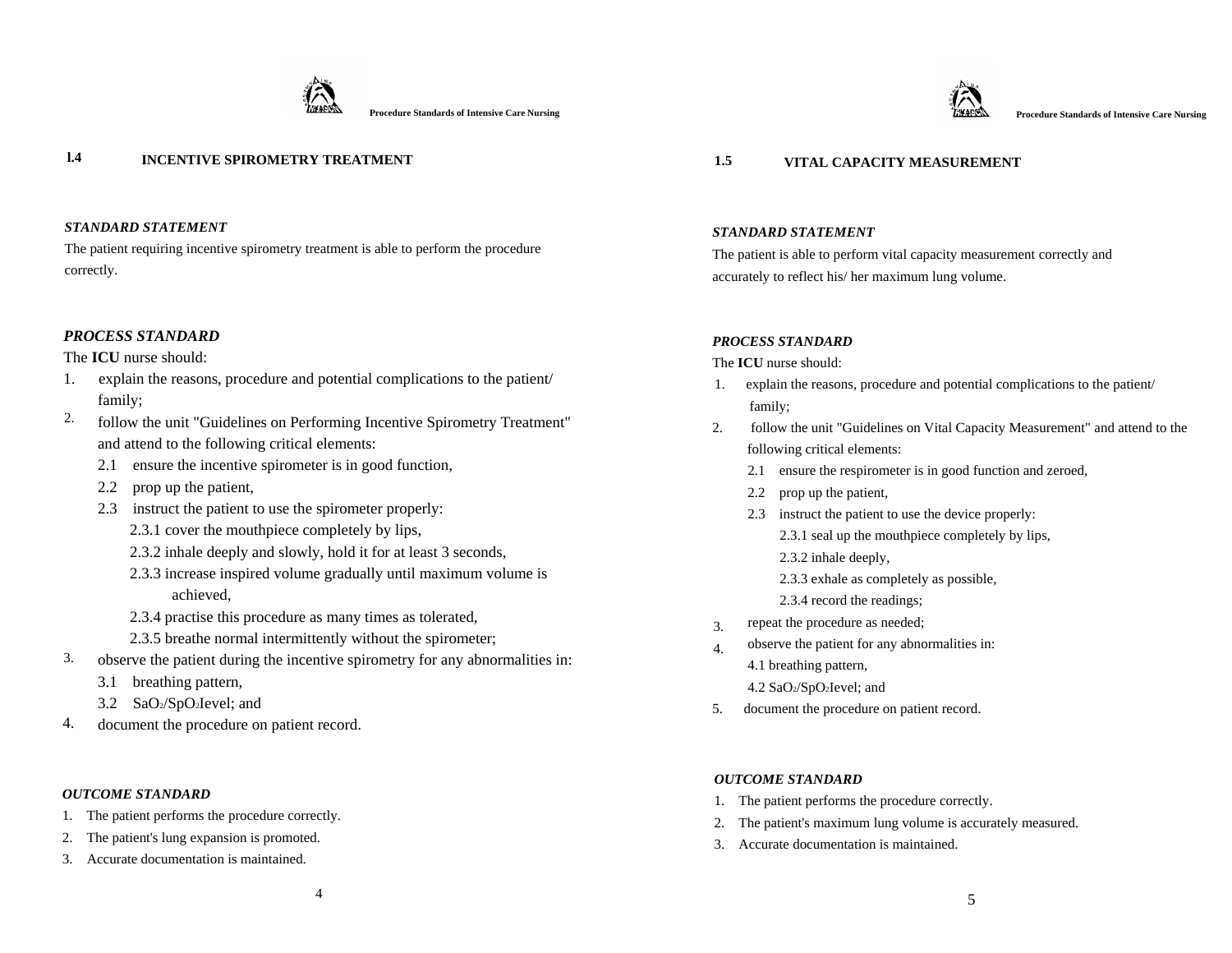



## **1.8 INSERTION OF ORO-PHARYNGEAL AIRWAY 1.9 INSERTION OF NASO-PHARYNGEAL AIRWAY**

#### *STANDARD STATEMENT*

The patient requiring an oro-pharyngeal airway has it inserted safely and effectively for maintaining airway patency.

#### *PROCESS STANDARD*

The ICU nurse should:

- 1. explain the reasons, procedure and potential complications to the patient/ family;
- 2. follow the unit "Guidelines on Insertion of Oro-pharyngeal Airway" and attend to the following critical elements:
	- 2.1 select an appropriate sized oro-pharyngeal airway by measuring the length from patient's angle of mouth to the mid-ear level,
	- 2.2 insert the oro-pharyngeal airway by holding it with the curved end up,
	- 2.3 advance the oro-pharyngeal airway over the base of tongue until 2/3 of the tube has been inserted or until the flange is parallel with patient's nose,
	- 2.4 rotate the airway 180-degree until the tip is pointing down the throat,
	- 2.5 push the rest of the tube into patient's mouth until the biting part of the tube lies between the patient's teeth, and
	- 2.6 secure the oro-pharyngeal airway with strapping;
- perform ora-pharyngeal suction if needed; 3.
- observe the patient for any abnormalities in: 4.
	- 4.1 vital signs and general condition,
	- 4.2 breathing pattern,
	- 4.3 characteristics of secretion;
- document the nursing interventions; 5.
- reposition the ora-pharyngeal airway 2-hourly or whenever necessary; 6.
- provide mouth care 4-8 hourly; and 7.
- change the ora-pharyngeal airway daily. 8.

#### *OUTCOME STANDARD*

I

- 1. The patient's airway is kept patent and secured.
- 2. Accurate documentation is maintained.

#### *STANDARD STATEMENT*

The patient requiring a naso-pharyngeal airway has the airway inserted safely and effectively for maintaining airway patency.

# *PROCESS STANDARD*

The ICU nurse should:

- 1. explain the reasons, procedure and potential complications to the patient/ family;
- follow the unit "Guidelines on Insertion of Naso-pharyngeal Airway" and attend to the following critical elements: 2.
	- 2.1 select a naso-pharyngeal airway with the appropriate size,
	- 2.2 remove secretions from nares.
	- 2.3 assess the nasal passage to rule out any trauma, foreign body or septal deviation,
	- 2.4 pass the airway along the floor of the nostril with the bevel facing the nasal septum,
	- 2.5 confirm the airway position and patency,
	- 2.6 secure the naso-pharyngeal airway properly;
- perform endotracheal suction through the naso-pharyngeal airway; 3.
- reassess the patient's comfort level; 4.
- observe the patient for any abnormalities in: 5.
	- 5.1 vital signs and general condition,
	- 5.2 breathing pattern,
	- 5.3 characteristics of secretion;
- document the nursing interventions; and 6.
- change the naso-pharyngeal airway whenever necessary. 7.

- 1. The patient's airway is kept patent and secured.
- 2. Accurate documentation is maintained.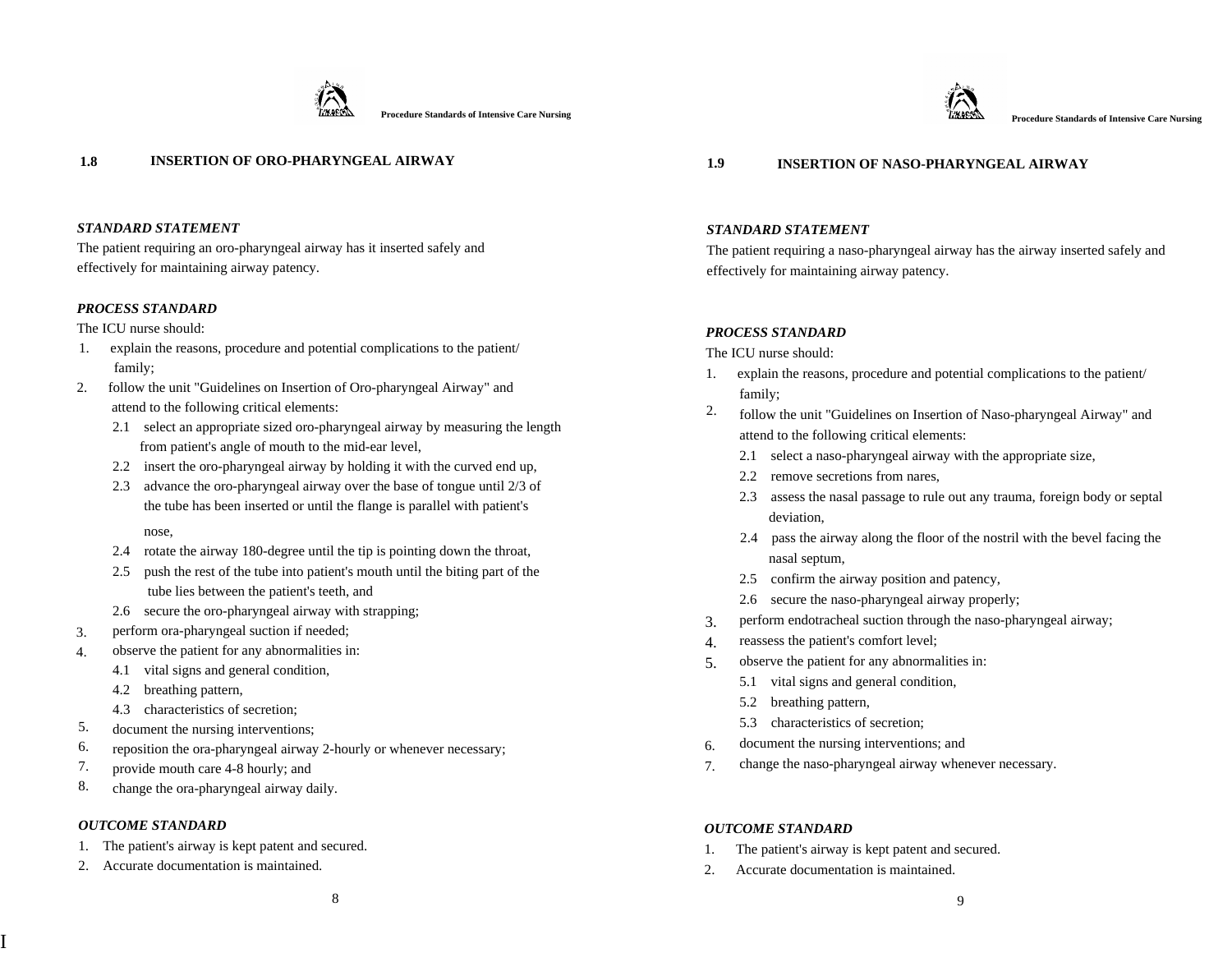

The patient requiring endotracheal intubation has the tube placed correctly and his/ her airway maintained patent.

# *PROCESS STANDARD*

## The ICU nurse should:

- 1. explain the reasons, procedure and potential complications to the patient/ family;
- follow the unit "Guidelines on Insertion of Endotracheal Tube" and attend to the following critical elements: 2.
	- 2.1 prepare an endotracheal tube with appropriate size and test the cuff for leakage,
	- 2.2 ensure proper functioning of the laryngoscope and other necessary instrument,
	- 2.3 remove any dentures from the patient,
	- 2.4 prepare sedative and muscle relaxant as required,
	- 2.5 administer 100% oxygen to the patient,
	- 2.6 position the patient properly,
	- 2.7 apply cricoid pressure if necessary,
	- 2.8 provide continuous Sa02 /SpO2 monitoring;
- secure the endotracheal tube properly after correct placement is confirmed; 3.
- perform suction as required; 4.
- observe the patient's respiratory and haemodynamic status; and 5.
- document the procedure on patient record. 6.

#### *OUTCOME STANDARD*

r

- 1. The patient has the endotracheal tube inserted correctly.
- 2. The patient's airway patency is maintained.
- 3. No untoward complications are detected, such as aspiration and tracheal damage.
- 4. Accurate documentation is maintained.

# **1.10 ENDOTRACHEALINTUBATION 1.11 ENDOTRACHEAL TUBE CARE**

# *STANDARD STATEMENT*

The patient requiring an endotracheal tube has the artificial airway maintained and potential complications minimized.

## *PROCESS STANDARD*

The ICU nurse should:

- 1. explain the reasons, procedure and potential complications to the patient/ family;
- follow the unit "Guidelines on Endotracheal Tube Care" and attend to the following critical elements: 2.
	- 2.1 assess the position of the endotracheal tube by observing the marking (20-24 cm at the incisor for normal adult) regularly or confirm the position by other appropriate means, such as CXR,
	- 2.2 secure the endotracheal tube with tape or ties to prevent tube displacement,
	- 2.3 perform oropharyngeal and endotracheal suction to clear the airway as required,
	- 2.4 check the cuff pressure regularly and whenever necessary;
- observe the patient for any abnormalities in: 3.
	- 3.1 breathing pattern,
	- 3.2 SaO)SpO2level,
	- 3.3 characteristics of secretion,
	- 3.4 vital signs and general condition;
- provide early detection of: 4.
	- 4.1 signs of endotracheal tube complications:
		- 4.1.1 kinking,
		- 4.1.2 blockage,
- 4.1.3 displacement;
	- 4.2 pressure sore on mouth corner or tongue; and
- 5. document the nursing interventions.

- 1. The patient's airway patency is maintained.
- 2. The patient experiences minimal untoward complications, such as pressure sore on mouth corner, tube displacement or blockage.
- 3. Accurate documentation is maintained.

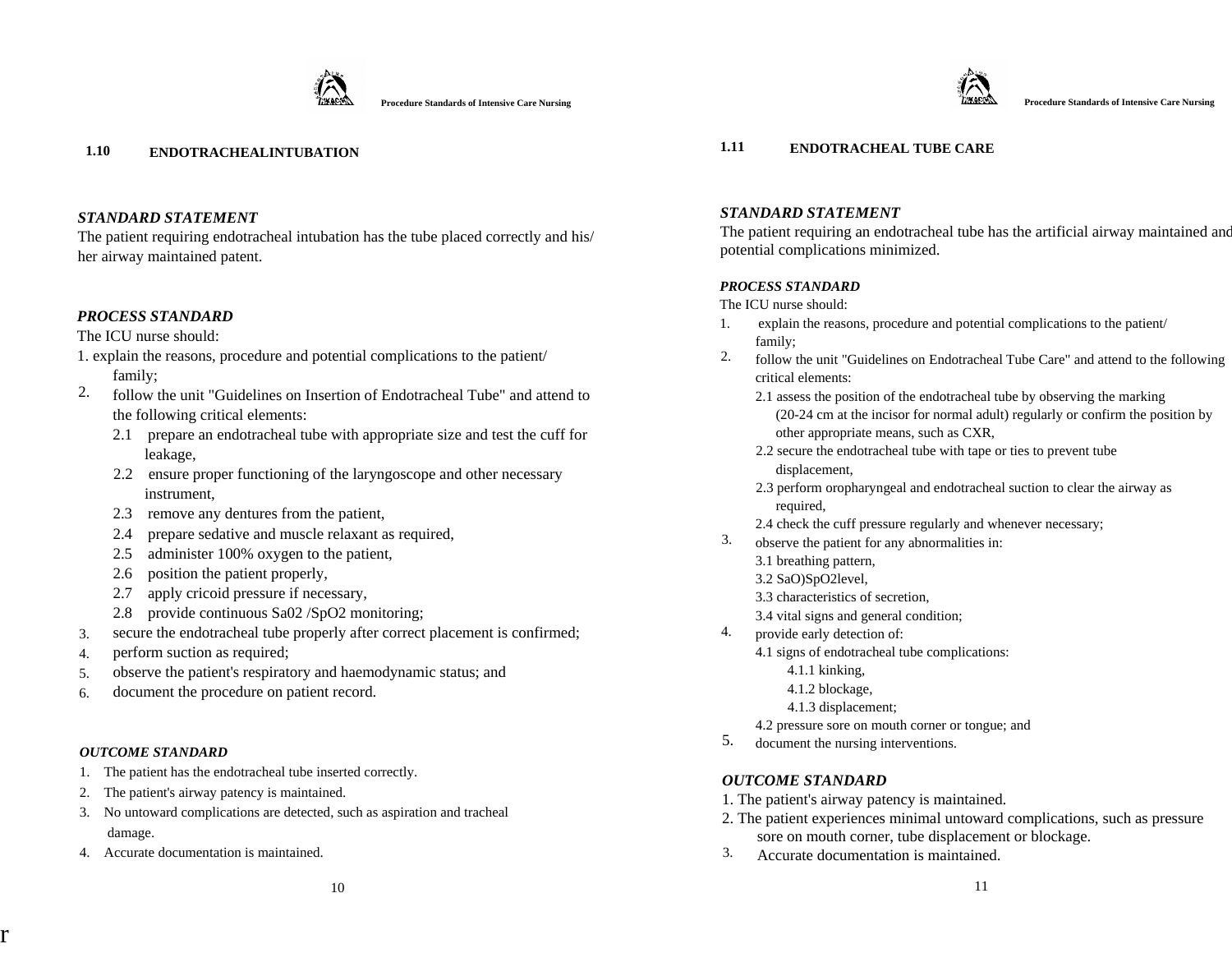

# **1.10 ENDOTRACHEALINTUBATION 1.11 ENDOTRACHEAL TUBE CARE**

# *STANDARD STATEMENT*

The patient requiring endotracheal intubation has the tube placed correctly and his/ her airway maintained patent.

# *PROCESS STANDARD*

The ICU nurse should:

- 1. explain the reasons, procedure and potential complications to the patient/ family;
- follow the unit "Guidelines on Insertion of Endotracheal Tube" and attend to the following critical elements: 2.
	- 2.1 prepare an endotracheal tube with appropriate size and test the cuff for leakage,
	- 2.2 ensure proper functioning of the laryngoscope and other necessary instrument,
	- 2.3 remove any dentures from the patient,
	- 2.4 prepare sedative and muscle relaxant as required,
	- 2.5 administer 100% oxygen to the patient,
	- 2.6 position the patient properly,
	- 2.7 apply cricoid pressure if necessary,
	- 2.8 provide continuous  $\text{SaO}_2/\text{SpO}_2$  monitoring;
- secure the endotracheal tube properly after correct placement is confirmed; 3.
- perform suction as required; 4.
- observe the patient's respiratory and haemodynamic status; and 5.
- document the procedure on patient record. 6.

# *OUTCOME STANDARD*

r

- 1. The patient has the endotracheal tube inserted correctly.
- 2. The patient's airway patency is maintained.
- 3. No untoward complications are detected, such as aspiration and tracheal damage.
- 4. Accurate documentation is maintained.

# *STANDARD STATEMENT*

The patient requiring an endotracheal tube has the artificial airway maintained and potential complications minimized.

# *PROCESS STANDARD*

The ICU nurse should:

- 1. explain the reasons, procedure and potential complications to the patient/ family;
- follow the unit "Guidelines on Endotracheal Tube Care" and attend to the following critical elements: 2.
	- 2.1 assess the position of the endotracheal tube by observing the marking (20-24 cm at the incisor for normal adult) regularly or confirm the position by other appropriate means, such as CXR,
	- 2.2 secure the endotracheal tube with tape or ties to prevent tube displacement,
	- 2.3 perform oropharyngeal and endotracheal suction to clear the airway as required,
	- 2.4 check the cuff pressure regularly and whenever necessary;
- 3. observe the patient for any abnormalities in:
	- 3.1 breathing pattern,
	- 3.2 SaO2SpO2 level,
	- 3.3 characteristics of secretion,
	- 3.4 vital signs and general condition;
- 4. provide early detection of:
	- 4.1 signs of endotracheal tube complications:
	- 4.1.1 kinking,
	- 4.1.2 blockage,
	- 4.1.3 displacement;
	- 4.2 pressure sore on mouth corner or tongue; and
- 5. document the nursing interventions.

- 1.The patient's airway patency is maintained.
- 2. The patient experiences minimal untoward complications, such as pressure sore on mouth corner, tube displacement or blockage.
- 3. Accurate documentation is maintained.

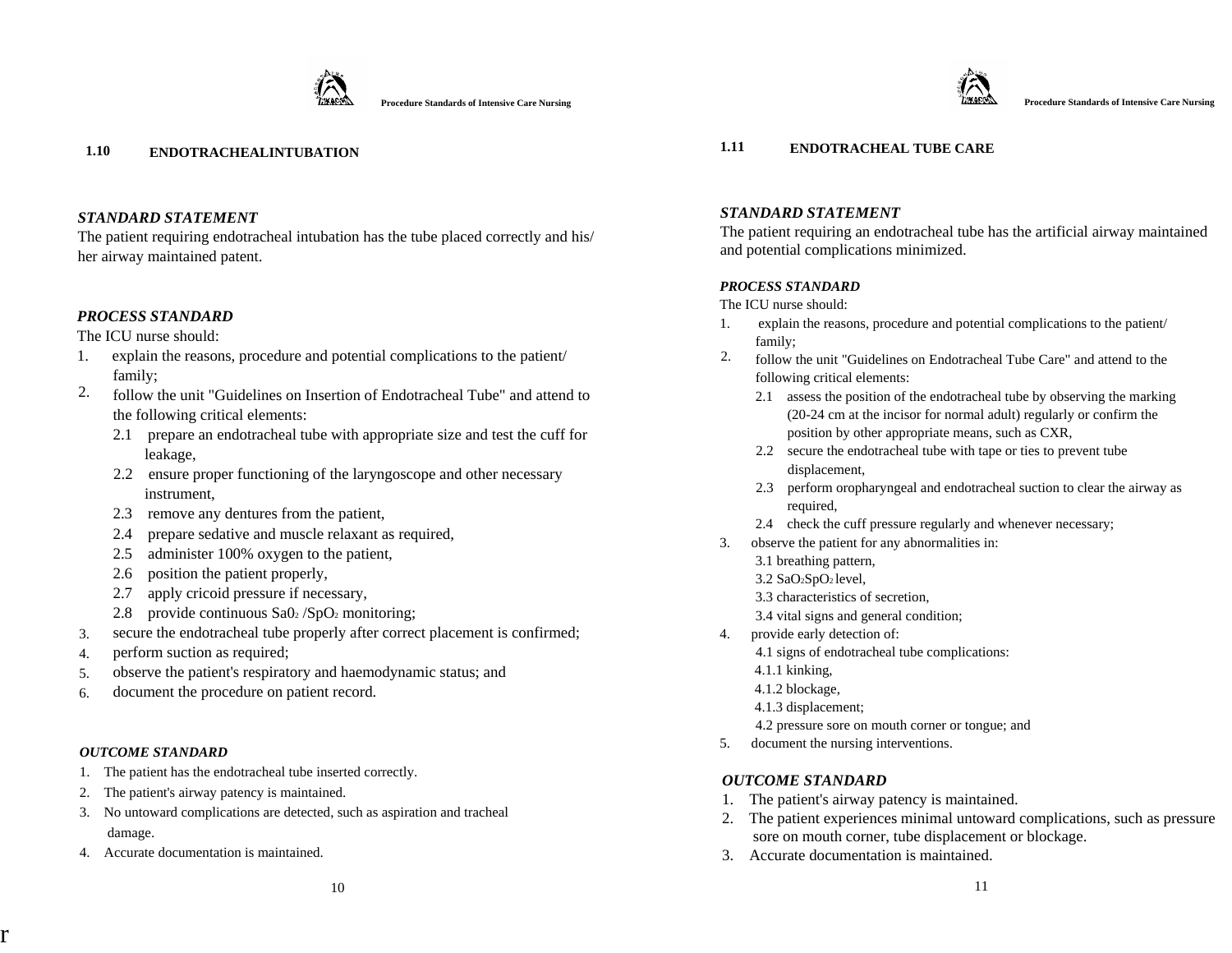

The patient requiring tracheostomy has the tube placed correctly and his/her airway patency maintained. *PROCESS STANDARD* 

#### *PROCESS STANDARD*

#### The ICU nurse should:

- 1. explain the reasons, procedure and potential complications to the patient/ family;
- 2. obtain a written consent;
- 3. follow the unit "Guidelines on Performing Tracheostomy" and attend to the following critical elements:
	- 3.1 ensure blood coagulation test results are available,
	- 3.2 position the patient properly,
	- 3.3 administer lOO% oxygen to the patient,
	- 3.4 provide continuous  $SaO_2/SpO_2$  and  $ETCO_2$  monitoring;
- 4. secure the tracheostomy tube in place to reduce the risk of accidental extubation;
- 5. observe the patient's respiratory and haemodynamic status; and
- 5. document the procedure on patient record.

#### *OUTCOME STANDARD*

- 1.The patient has the tracheostomy tube inserted correctly.
- 2.The patient's airway patency is maintained.
- 3. No untoward complications are detected, such as aspiration or tracheal damage.
- 4. Accurate documentation is maintained.

# **1.12 TRACHEOSTOMY 1.13 TRACHEAL TUBE CUFF MEASUREMENT**

#### *STANDARD STATEMENT*

The patient requiring a tracheal tube has the cuff inflated properly.

#### The ICU nurse should:

- 1. explain the reasons, procedure and potential complications to the patient/ family;
- follow the unit "Guidelines on Provision of Tracheal Tube Cuff Care" and attend to the following critical elements: 2.
	- 2.1 assess patient's condition e.g.  $SaO<sub>2</sub>/SpO<sub>2</sub>$ , BP and pulse before checking of cuff pressure,
	- 2.2 perform suction via the tracheal tube and pharynx to remove secretion completely,
	- 2.3 use minimal occlusion volume (MOV) technique (or equivalent method) to measure the cuff pressure:
		- 2.3.1 attach a syringe to the filling tube valve,
		- 2.3.2 place a stethoscope over the tracheal area to listen for the changes of bronchial breath sound,
		- 2.3.3 deflate the cuff until an air leak is heard over patient's mouth and nose,
		- 2.3.4 after deflating the cuff, the breath sound should change from silent to harshly rhonchi,
		- 2.3.5 inject air until the harshly rhonchi just ceases;
- 3. refer to the unit guidelines for necessary nursing interventions, if there is high cuff pressure observed;
- 4. observe the patient for any abnormalities in:
	- 4.1 breathing pattern,
	- 4.2 SaO2 /SpO2 level,
	- 4.3 vital signs and general condition;
- 5. document the nursing interventions; and
- 6. check the cuff pressure daily and whenever necessary.

- 1. The patient experiences minimal discomfort during cuff measurement.
- 2. The patient experiences no untoward complications, such as air leakage or tracheal necrosis.
- 3. Accurate documentation is maintained.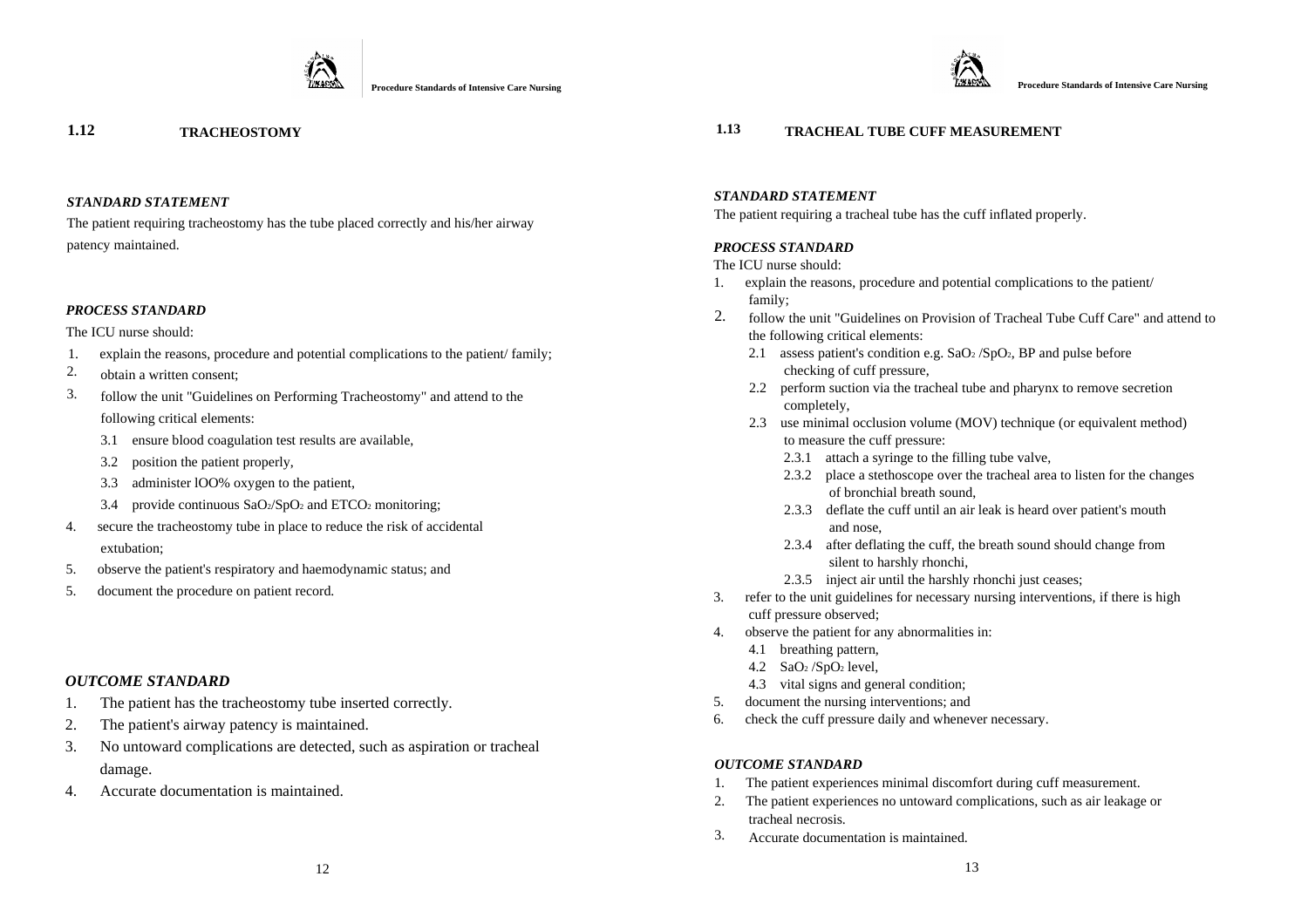



# 1.14 *ORO-PHARYNGEAL AND NASO-PHARYNGEAL SUCTIONING* **1.15 TRACHEOSTOMY TUBE/ ENDOTRACHEAL TUBE SUCTIONING**

#### *STANDARD STATEMENT*

The patient requiring oro-pharyngeal and naso-pharyngeal suctioning has the upper airway patency maintained.

#### *PROCESS STANDARD*

- 1. assess the patient's condition and need for suctioning;
- 2. explain the reasons, procedure and potential complications of suctioning to the patient/family;
- ask for patient's cooperation to cough up secretion; 3.
- follow the unit "Guidelines on Oro-pharyngeal and Naso-pharyngeal Suction Care", and attend to the following critical elements: 4.
	- 4.1 pre-oxygenate the patient as required to prevent suction-induced hypoxaemia,
	- 4.2 maintain moderate suction pressure,
	- 4.3 apply no suction during catheter insertion;
- stop suction if the patient coughs vigorously; 5.
- observe the patient for any abnormalities in: 6.
	- 6.1 breathing pattern,
	- 6.2 characteristics of secretion,
	- 6.3 SaO2/SpO2 level,
	- 6.4 vital signs and general condition; and
- document the nursing interventions. 7.

#### *OUTCOME STANDARD*

- 1. The patient's upper airway is clear.
- 2. Accurate documentation is maintained.

 *(Conventional technique)* 

## *STANDARD STATEMENT*

The patient requiring tracheal tube suctioning has the airway cleared and the risk of developing complications minimized.

# The ICU nurse should: *PROCESS STANDARD*

The ICU nurse should:

- 1. assess the patient's condition and need for suctioning;
- 2. explain the reasons, procedure and potential complications of suctioning to the patient/family;
- 3. follow the unit "Guidelines on Tracheal Suction Care" and attend to the following critical elements:
	- 3.1 pre-oxygenate the patient as indicated to prevent suction-induced hypoxaemia,
	- 3.2 use suction catheter with appropriate size,
	- 3.3 follow aseptic principle,
	- 3.4 apply no suction during catheter insertion,
	- 3.5 maintain moderate suction pressure,
	- 3.6 keep suction time within 10-15 seconds;
- observe the patient for any abnormalities in: 4.
	- 4.1 breathing pattern,
	- 4.2 characteristics of secretion,
	- 4.3 SaO2/SpO2 level,
	- 4.4 vital signs and general condition; and
- 5. document the nursing interventions.

- 1. The patient's airway patency is maintained.
- 2. Accurate documentation is maintained.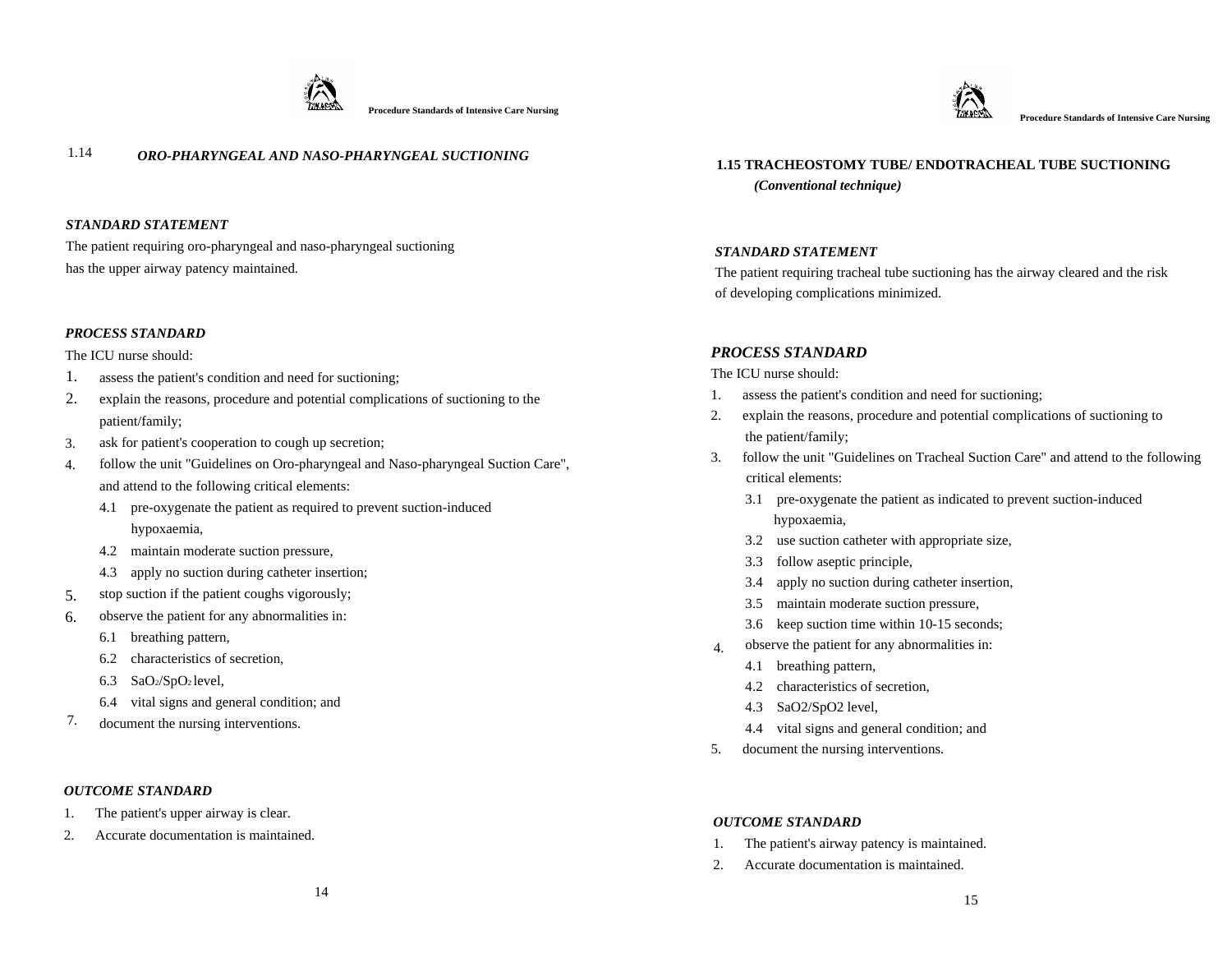

# **1.16 TRACHEOSTOMY TUBE / ENDOTRACHEAL TUBE SUCTIONING**

*(Closed system technique)*

# *STANDARD STATEMENT*

The patient requiring tracheal tube suctioning has the airway cleared and the risk of developing complications minimized.

# *PROCESS STANDARD*

The ICU nurse should:

- 1. assess the patient's condition and need for suctioning;
- 2. explain the reasons, procedure and potential complications of suctioning to the patient/family;
- follow the unit "Guidelines on Close-System Suctioning Care" and attend to the following critical elements: 3.
	- 3.1 pre-oxygenate the patient to prevent suction-induced hypoxaemia,
	- 3.2 advance the catheter to the desired depth and then depress the control valve to apply suction (moderate),
	- 3.3 withdraw the catheter gently until it is seen totally out of the tracheal tube,
	- 3.4 flush the suction catheter:
		- 3.4.1 prepare the irrigation fluid (Normal Saline) in a 10 ml syringe,
		- 3.4.2 connect the syringe to the irrigation port,
		- 3.4.3 introduce irrigation fluid slowly into the irrigation port,
		- 3.4.4 simultaneously depress the control valve,
		- 3.4.5 continue irrigate the catheter until it is clear;
- observe the patient for any abnormalities in: 4.
	- 4.1 breathing pattern,
	- 4.2 characteristics of secretion,
	- 4.3 SaO2/SpO2 level,
	- 4.4 vital signs and general condition; and
- 5. document the nursing interventions.

# *OUTCOME STANDARD*

I

- 1. The patient's airway patency is maintained.
- 2. Accurate documentation is maintained.

 **1.17 MANUAL VENTILATION WITH BAG-VALVE-MASK-UNIT (BVM UNIT)** 

# *STANDARD STATEMENT*

The patient requiring ventilatory support with bag-valve-mask unit receives adequate ventilation and oxygenation.

# *PROCESS STANDARD*

The ICU nurse should:

- 1. assess the patient's condition and need for manual ventilation;
- 2. explain the reasons, procedure and potential complications to the patient! family;
- follow the unit "Guidelines on Use of Bag-Valve-Mask-Unit" and "Care of Patient Requiring Manual Ventilation", and attend to the following critical elements: 3.
	- 3.1 select a mask with appropriate size and assemble the circuit of the BVM unit properly,
	- 3.2 ensure a patent flow of  $O<sub>2</sub>$  supply,
	- 3.3 observe the effectiveness of manual ventilation:
		- 3.3.1 no sound of leaking from BVM unit,
		- 3.3.2 good air entry,
		- 3.3.3 adequate chest movement,
		- 3.3.4 optimum SaO/SpOzlevel;
- 4. observe the patient for any abnormalities and potential risks such as:
	- 4.1 inadequate ventilation,
	- 4.2 worsening of upper airway foreign body obstruction,
	- 4.3 gastric insufflation,
	- 4.4 regurgitation and pulmonary aspiration;
- 5. prepare for necessary intubation; and
- 6. document the nursing interventions.

- 1 The patient's airway patency is maintained.
- 2 The patient's oxygenation status is improved.
- 3 Accurate documentation is maintained.

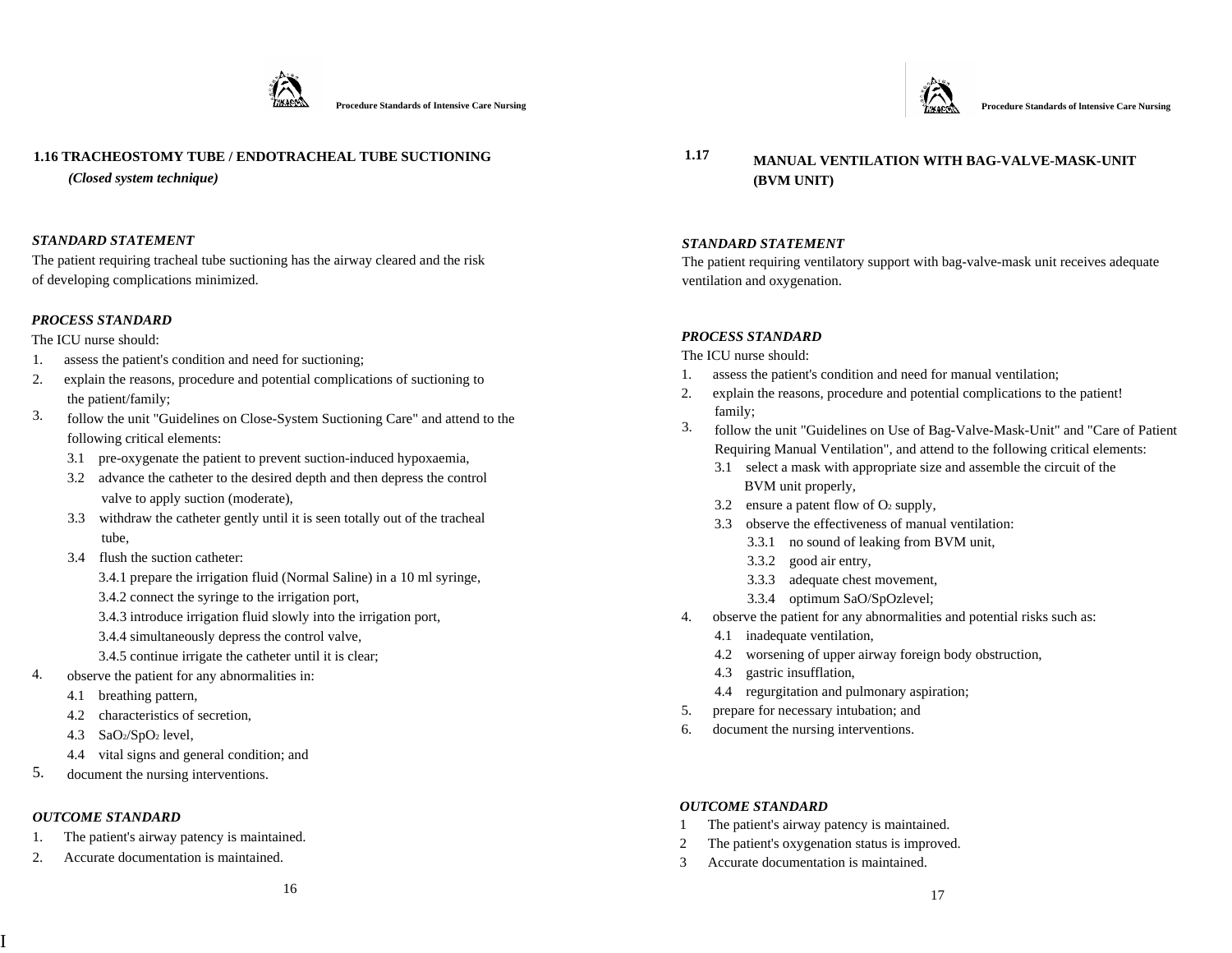



# **1.18 MANAGEMENT OF PATIENT ON 1.19 ASSISTING WITH BRONCHOSCOPY INTERMITTENT POSITIVE PRESSURE VENTILATION (IPPV)**

#### *STANDARD STATEMENT*

The patient requiring intermittent positive pressure ventilation has been adequately ventilated with minimal complications.

## *PROCESS STANDARD*

The ICU nurse should:

- 1. explain the reasons, procedure and potential complications to the patient/ family;
- 2. follow the unit "Guidelines on Operation of Intermitted Positive Pressure Ventilator" and "Care of the Ventilated Patient", and attend to the following critical elements:
	- 2.1 patient safety:
		- 2.1.1 perform a functional test on the ventilator,
		- 2.1.2 take safety precautions for potential gas, oxygen and electric hazards,
		- 2.1.3 maintain the security of endotracheal tube and ventilator circuit,
		- 2.1.4 set appropriate alarms;
	- 2.2 care of tracheal access:
		- 2.2.1 maintain patent airway,
		- 2.2.2 provide adequate humidification,
		- 2.2.3 ensure correct placement of tracheal tube,
		- 2.2.4 check cuff pressure whenever necessary;
- 3. follow the "Infection Control Guidelines";
- 4. observe the patient's vital signs, breathing pattern and efforts, ventilation and oxygenation status;
- 5. document the ventilator settings and patient's respiratory parameters periodically;
- observe the patient for any abnormalities such as:
	- 6.1 hypo/hyperventilation,
	- 6.2 haemodynamic instability,
	- 6.3 persistent high peak airway pressure,
	- 6.4 low exhaled tidal volume,
	- 6.5 changes in mental state;
- 7. look for any mechanical malfunction; and
- document the nursing interventions.

#### *OUTCOME STANDARD*

I

- 1. The patient's ventilation and oxygenation status is improved.
- 2. The patient experiences no untoward complications during intermittent
- positive pressure ventilation such as hypo/hyperventilation or barotrauma. 3. Accurate documentation is maintained.
	- $18$

## *STANDARD STATEMENT*

The patient requiring bronchoscopy has the procedure performed safely and effectively.

# *PROCESS STANDARD*

The ICU nurse should:

- 1. explain the reasons, procedure and potential complications to the patient/ family;
- follow the unit "Guidelines on Assisting with Bronchoscopy" and attend to the following critical elements: 2.
	- 2.1 apply sterile technique in preparation of the bronchoscope and accessories,
	- 2.2 employ universal precautions when handling secretions,
	- 2.3 adjust oxygen concentration as prescribed,
	- 2.4 administer sedative or apply topical anesthetic as prescribed,
	- 2.5 apply a bite block whenever necessary,
	- 2.6 assist the doctor during the course of bronchoscopy;
- observe for changes in haemodynamic and respiratory status throughout the procedure; 3.
- disinfect instrument appropriately; 4.
- label and dispense specimens appropriately if needed; and 5.
- document the procedure on patient record. 6.

- The patient has bronchoscopy performed safely and effective.
- 2. Complications are identified and treated promptly.
- 3. Accurate documentation is maintained.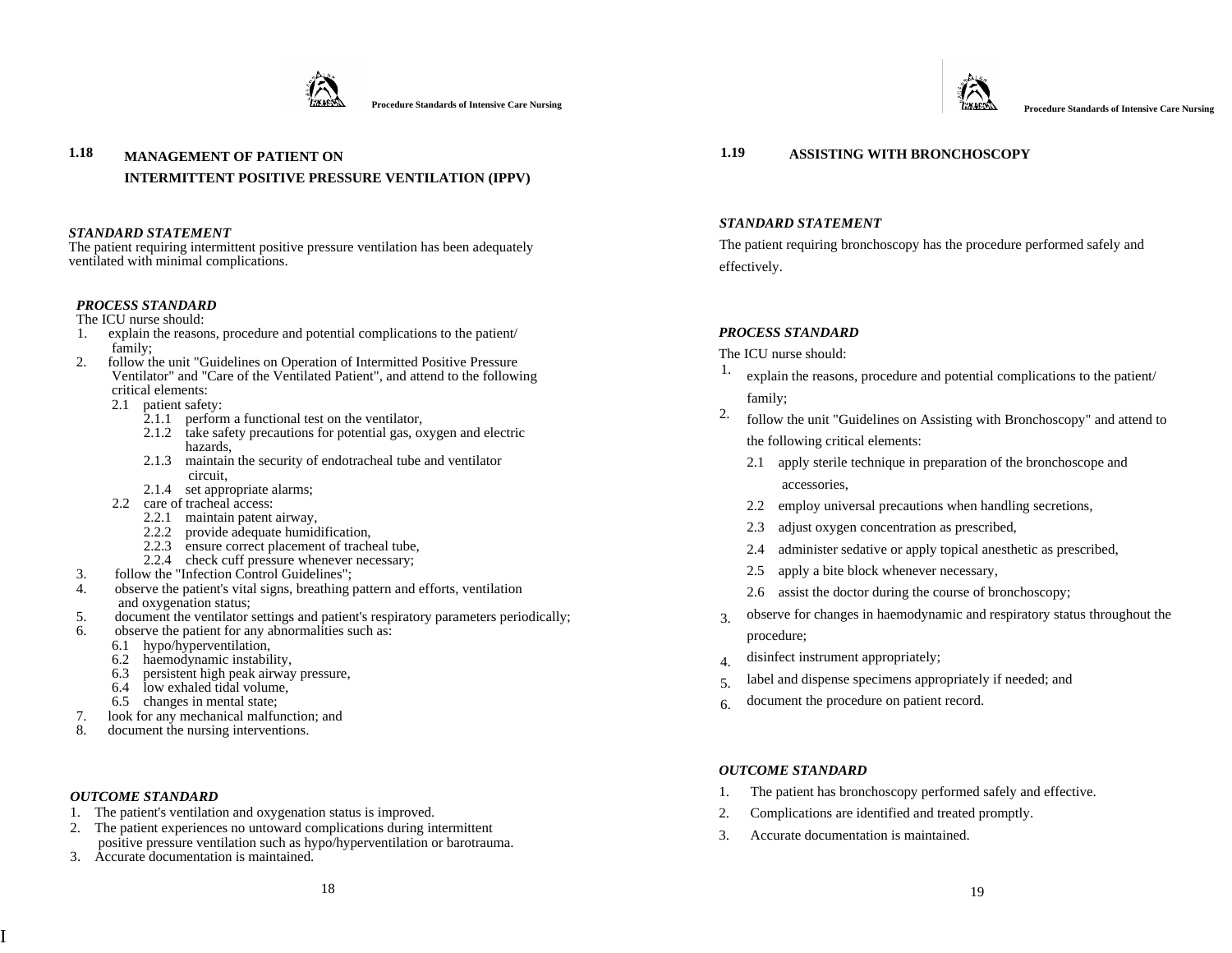

#### **1.20 ASSISTING WITH CHEST TUBE PLACEMENT**

#### *STANDARD STATEMENT*

The patient has the chest tube inserted safely and has the chest drainage system connected properly.

#### *PROCESS STANDARD*

The ICU nurse should:

- 1. explain the reasons, procedure and potential complications to the patient/ family;
- assess the patient's readiness for cooperation and level of understanding of the procedure; 2.
- follow the unit "Guidelines on Assisting with Chest Tube Placement" and attend to the following critical elements: 3.
	- 3.1 prepare the insertion site,
	- 3.2 assist the doctor during insertion of the chest drain,
	- 3.3 connect the chest tube to drainage system with aseptic technique,
	- 3.4 connect the chest drainage system to suction if required,
	- 3.5 dress the insertion site;
- secure the chest tube properly; 4.
- ensure proper functioning of the chest drainage system; 5.
- arrange chest X-ray after insertion of the chest tube; 6.
- observe the patient for any abnormalities in: 7.

7.1 vital signs,

7.2 amount and color of the drainage,

7.3 air leakage; and

8. document the nursing interventions.

#### *OUTCOME STANDARD*

..

- 1. The patient has the chest tube inserted safely.
- 2. The chest drainage system is connected properly.
- 3. The patient experiences no untoward complications throughout the procedure.
- 4. Accurate documentation is maintained.

# **1.21 CHEST TUBE TO UNDERWATER SEAL DRAINAGE SYSTEM**

#### *STANDARD STATEMENT*

The patient requiring an underwater seal chest drainage system has the pleural air/ fluid drained effectively and safely.

#### *PROCESS STANDARD*

The ICU nurse should:

- 1. explain the reasons, procedure and potential complications to the patient/ family about the importance of maintaining proper functioning of the chest drainage system;
- 2. follow the unit "Guidelines on Care of Chest Tube to Underwater Seal Drainage" and attend to the following critical elements:
	- 2.1 maintain the chest drainage system in a proper functioning manner and connect to the prescribed suction force if needed,
	- 2.2 properly secure the chest tube to the patient's body,
	- 2.3 maintain a closed underwater seal drainage system;
- 3. comply with universal precautions in handling blood and body fluid;
- 4. assist the patient with coughing and deep breathing exercise;
- 5. assess the patient's pain level and administer analgesic as required;
- 6. assess the patient's breathing pattern;
- 7. observe, document and report the amount and characteristics of drainage; and
- 8. observe for complications and take appropriate interventions.

#### *OUTCOME STANDARD*

- 1. The patient's pleural air/fluid is drained effectively.
- 2. A closed underwater seal chest drainage system is maintained.
- 3. Accurate documentation is maintained.

, I ; I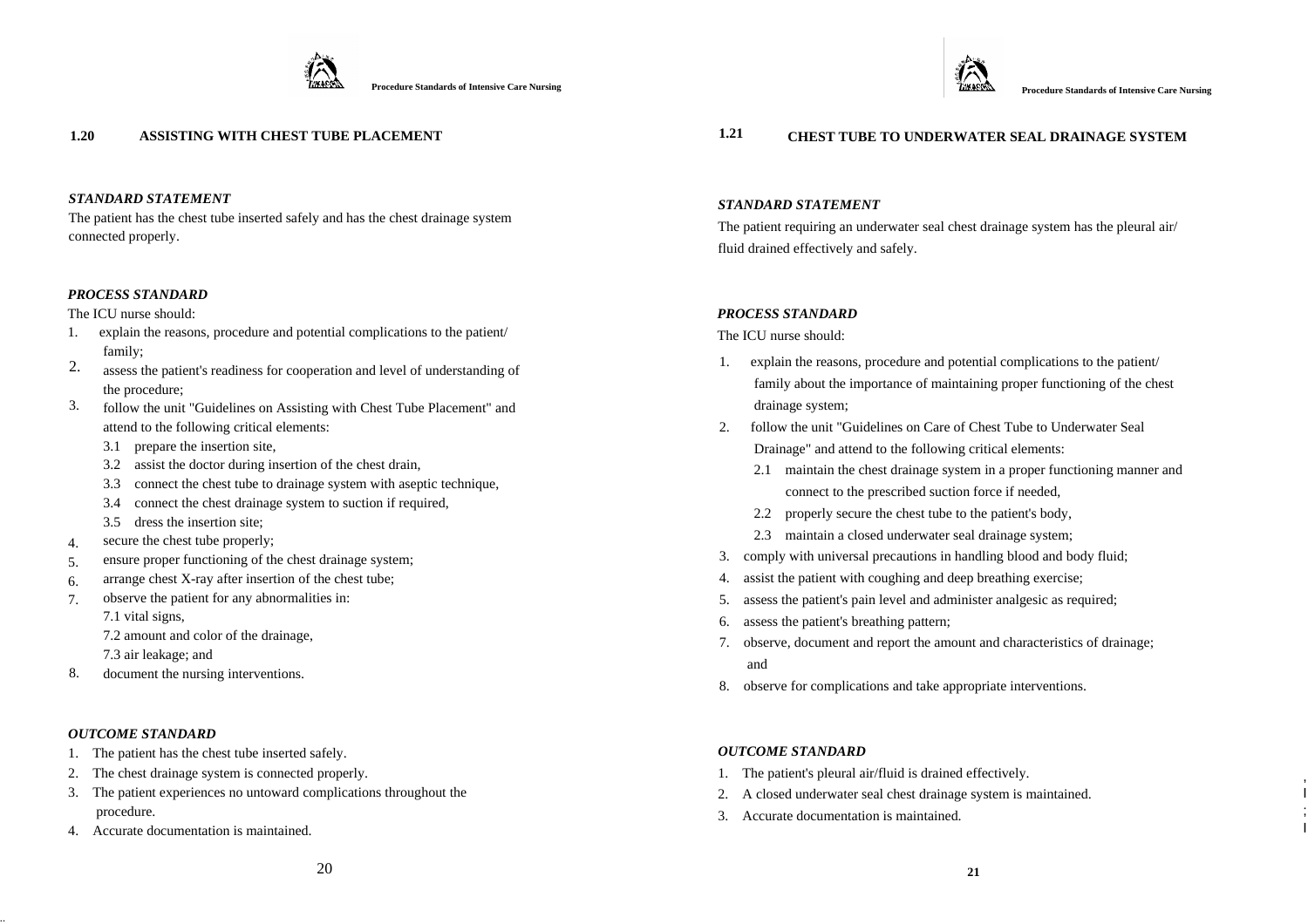

The patient has the chest tube removed with optimal comfort and safely in an aseptic manner. *STANDARD STATEMENT* 

#### *PROCESS STANDARD*

#### The **ICU** nurse should:

- 1. explain the reasons, procedure and potential complications to the patient! family; follow the unit "Guidelines on Removal of Chest Tube" and attend to the following
- critical elements: 2.
	- 2.1 assess the patient's pain level and administer analgesic as required,
	- 2.2 assist the doctor in removal of chest tube with aseptic technique,
	- 2.3 instruct the patient to exhale and hold breathe immediately before chest tube removal,
	- 2.4 seal insertion site with sterile occlusive dressing;
- 3. comply with universal precautions in handling body fluids;
- 4. observe, document and report the condition of the insertion site;
- 5. record the amount and characteristic of drainage fluid; and
- 6. observe the patient's vital signs and respiratory status.

#### *OUTCOME STANDARD*

Ir

- 1. The patient experiences minimal discomfort throughout the procedure.
- 2. Complications are identified early and treated promptly.
- 3. Accurate documentation is maintained.



# **1.22 CHEST TUBE REMOVAL UNIT 2 THE CARDIOVASCULAR SYSTEM**

# **2.1 CONTINOUS ECG MONITORING**

The patient's cardiac electrical activity is monitored continuously with an electrocardiogram (ECG) monitor to ensure early detection of changes in cardiac rhythm.

#### *PROCESS STANDARD*

The ICU nurse should:

- 1. identify the patient for electrophysiologic monitoring;
- 2. assess the patient's physical and psychological status;
- 3. explain the reasons, procedure and potential complications to the patient/ family;
- follow the unit "Guidelines on Electrophysiologic Monitoring" and attend to the following critical elements: 4.
	- 4.1 shave the skin area of the chest if necessary,
	- 4.2 position the electrodes appropriately on the patient and connect them to the ECG monitor leads,
	- 4.3 ensure alarms are correctly set,
	- 4.4 take safety precautions for potential electric hazards while the ECG monitor is in use,
	- 4.5 check electrode sites and re-apply electrodes if necessary;
- 5. observe cardiac rhythm continuously and record rhythm strip regularly or as required;
- 6. implement treatment for life threatening arrhythmia immediately and report to doctor; and
- 7. document the nursing interventions.

- 1. The patient's cardiac activity is continuously monitored.
- 2. No untoward complications are detected, such as irritation/abrasion of the skin at electrode sites.
- 3. Accurate documentation is maintained.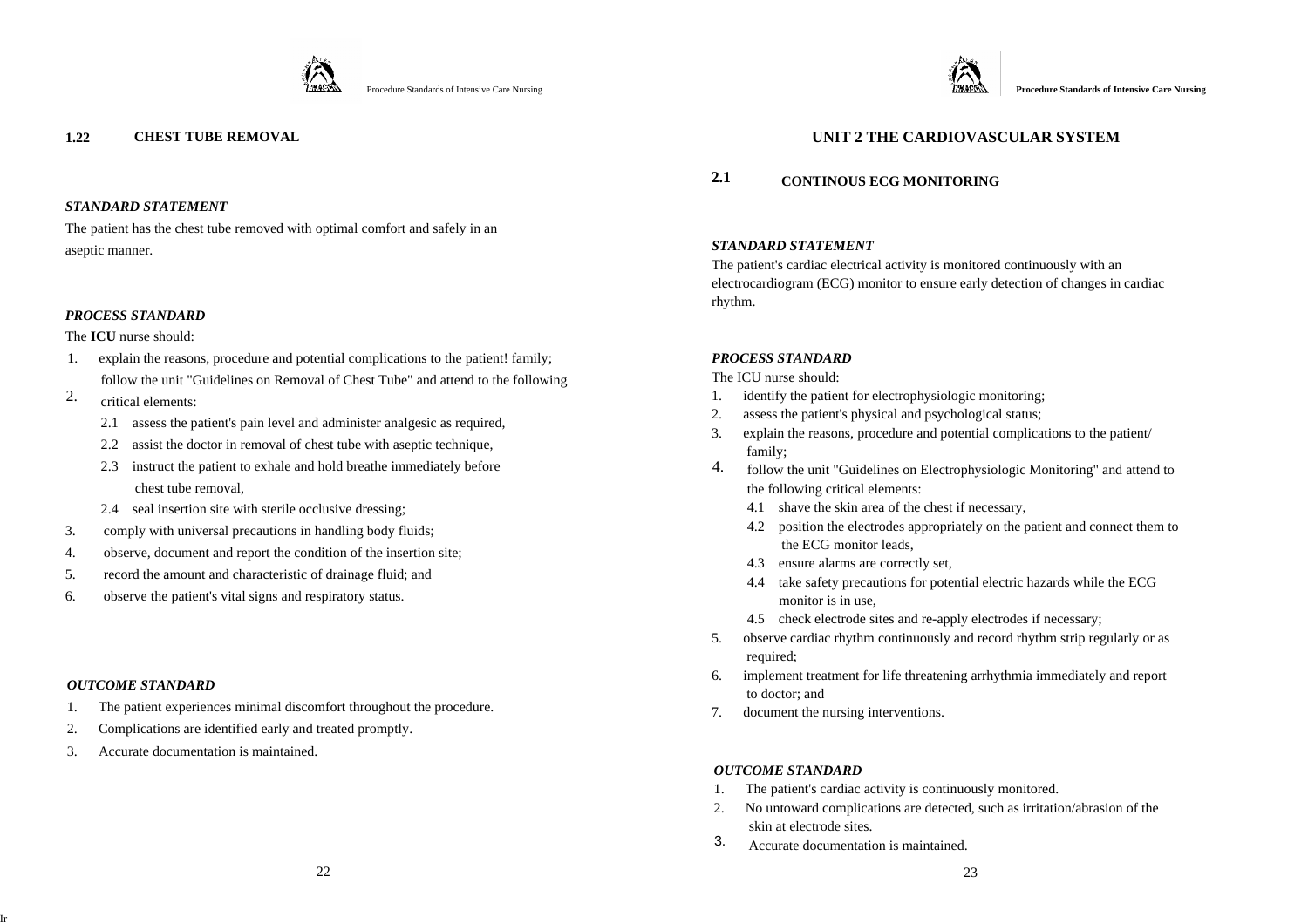

Procedure Standards of Intensive Care Nursing **Procedure Standards of Intensive Care Nursing and Alternative Care Nursing and Alternative Care Nursing <b>Procedure Standards of Intensive Care Nursing** 



#### *STANDARD STATEMENT*

The patient's multidirectional cardiac electrical activity is monitored with a l2-lead electrocardiogram (ECG) correctly.

#### *PROCESS STANDARD*

The **ICU** nurse should:

- 1. explain the reasons, procedure and potential complications to the patient/ family;
- 2. follow the unit "Guidelines on 12-lead Electrocardiogram Monitoring" and attend to the following critical elements:
	- 2.1 shave the skin area of the chest if necessary,
	- 2.2 position the electrodes appropriately on the patient and connect them to the 12-leadECG monitor,
	- 2.3 ensure proper contact between the skin and the electrodes,
	- 2.4 take safety precautions for potential electric hazards;
- 3. record cardiac rhythm from leads that best demonstrate the cardiac pathology;
- 4. report abnormal rhythms and provide immediate interventions for life threatening arrhythmia accordingly; and
- 5. document nursing interventions.

#### *OUTCOME STANDARD*

.

- 1. A clear 12-lead electrocardiogram is recorded correctly.
- 2. Prompt identification and treatment of arrhythmias are performed.
- 3. Accurate documentation

#### *STANDARD STATEMENT*

The patient requiring cardioversion has the procedure performed safely and timely.

#### *PROCESS STANDARD*

The **ICU** nurse should:

- 1. explain the reasons, procedure and potential complications to the patient/ family.
- follow the unit "Guidelines on Cardioversion" and attend to the following critical elements: 2.
	- 2.1 Ensure an intravenous line is patent for parenteral administration,
	- 2.2 observe the patient's respiratory state if sedative is given,
	- 2.3 observe baseline electrocardiogram strips or l2-leadselectrocardiogram if possible,
	- 2.4 ensure all equipment and drugs for cardiopulmonary resuscitation are ready;
	- 2.5 apply conductive gel pads to the chest in appropriate position,
	- 2.6 ensure the [SYNC] button is activated,
	- 2.7 ensure all personnel are clear of contact with patient, bed and equipment, and
	- 2.8 assess patient's pulse, general condition and response;
- ensure the patient is in a comfortable and appropriate position after completion of procedure; 3.
- act promptly if complications are encountered; 4.
- obtain a l2-lead electrocardiogram after cardioversion; and 5.
- document the nursing interventions. 6.

- 1. The patient has cardioversion performed timely.
- 2. Patient and staff safety is ensured.
- 3. Complications are identified and managed promptly.
- 4. Accurate documentation is maintained.



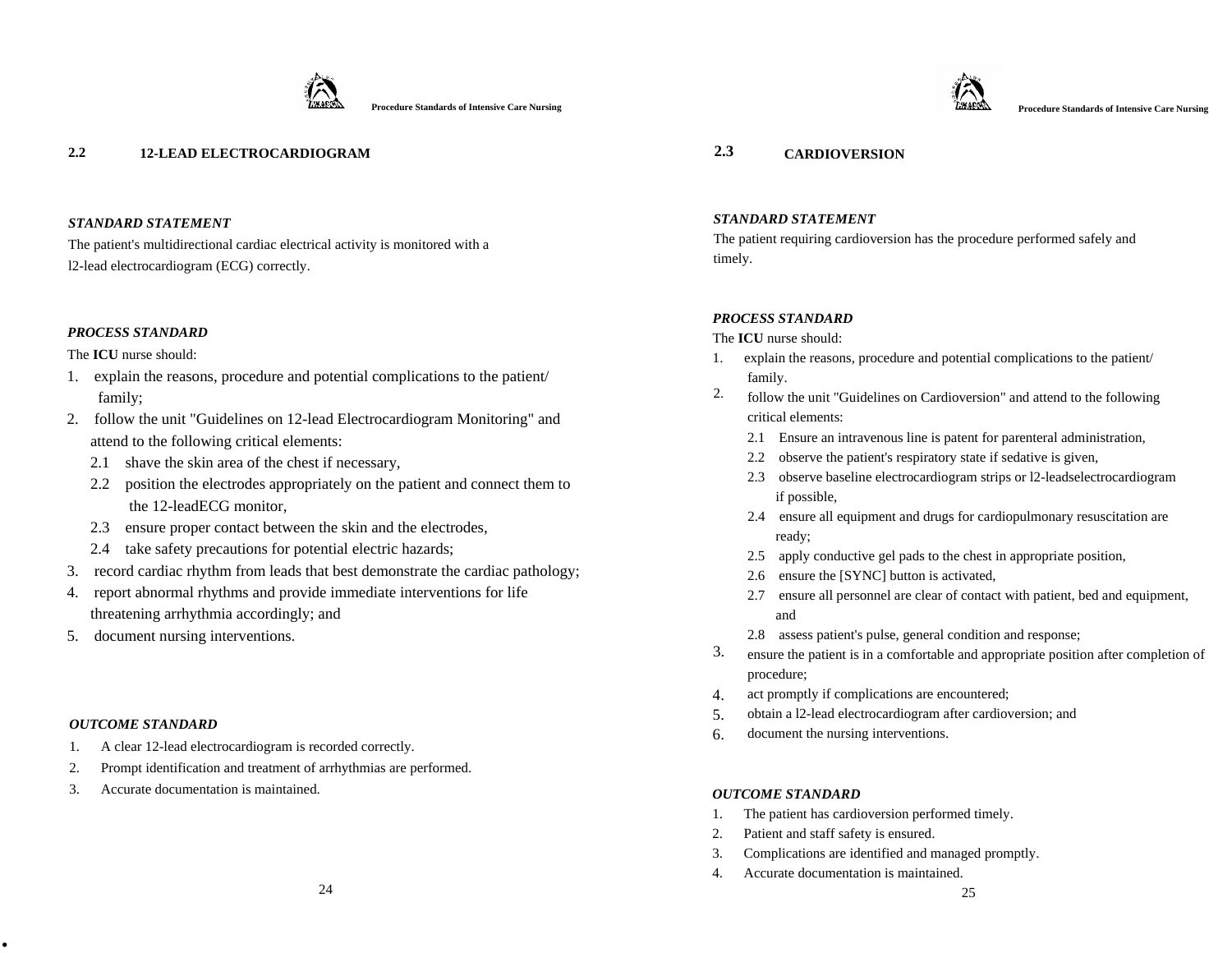

**Procedure Standards of Intensive Care Nursing** 



# *STANDARD STATEMENT*

The patient requiring defibrillation has the procedure performed safely and timely.

# *PROCESS STANDARD*

The ICU nurse should:

- 1. explain the reasons, procedure and potential complications to the patient/ family.
- follow the unit "Guidelines on Defibrillation" and attend to the following critical elements: 2.
	- 2.1. evaluate the presence of ventricular fibrillationJpulseless tachycardia
	- 2.2. lie the patient flat,
	- 2.3. obtain baseline electrocardiogram strip if possible,
	- 2.4. ensure all equipment and drugs for cardiopulmonary resuscitation are ready,
	- 2.5. apply conducive gel pads to the chest in appropriate position,
	- 2.6. select energy to the desired level/adhere to established algorithms,
	- 2.7. ensure all personnel are clear of contact with the patient, bed and equipment,
	- 2.8. assess the patient's pulse, general condition and response,
	- 2.9. obtain electrocardiogram after defibrillation;
- act promptly if complications are encountered; and 3.
- document the nursing interventions. 4.

#### *OUTCOME STANDARD*

- 1. The patient has defibrillation performed timely.
- 2. Patient and staff safety is ensured.
- 3. Complications are identified and managed promptly.
- 4. Accurate documentation is maintained.

# **2.4 DEFIBRILLATION 2.5 ARTERIAL CATHETER INSERTION**

#### *STANDARD STATEMENT*

The patient has the arterial line inserted safely and has the pressure transducer system connected properly.

#### *PROCESS STANDARD*

The ICU nurse should:

- 1. explain the reasons, procedure and potential complications to the patient/ family;
- follow the unit "Guidelines on Assisting with Arterial Catheter Insertion" and attend to the following critical elements: 2.
	- 2.1 connect the pressure transducer set and the monitoring cable tightly and properly;
	- 2.2 ensure the transducer is located at the heart level and perform zeroing as required,
	- 2.3 ensure the whole system is free of air bubbles and kinking,
	- 2.4 maintain patency of the system with appropriate flushing system,
	- 2.5 set alarm limits appropriately;
- observe the patient for any abnormalities, such as: 3.
	- 3.1. signs and symptoms of inflammation and infection,
	- 3.2. bleeding or haematoma at puncture site,
	- 3.3. displacement of the catheter;
- act promptly if complications are encountered; 4.
- document and report: 5.
	- 5.1 date, time and site of catheter insertion,
	- 5.2 arterial pressure readings if appropriate, and
	- 5.3 condition of the insertion site e.g. bleeding.

- 1. The patient has the arterial catheter inserted safely.
- 2. The pressure transducer set and the monitoring cable are connected properly.
- The patient experiences no untoward complications throughout the procedure. 3.
- 4. Accurate documentation is maintained.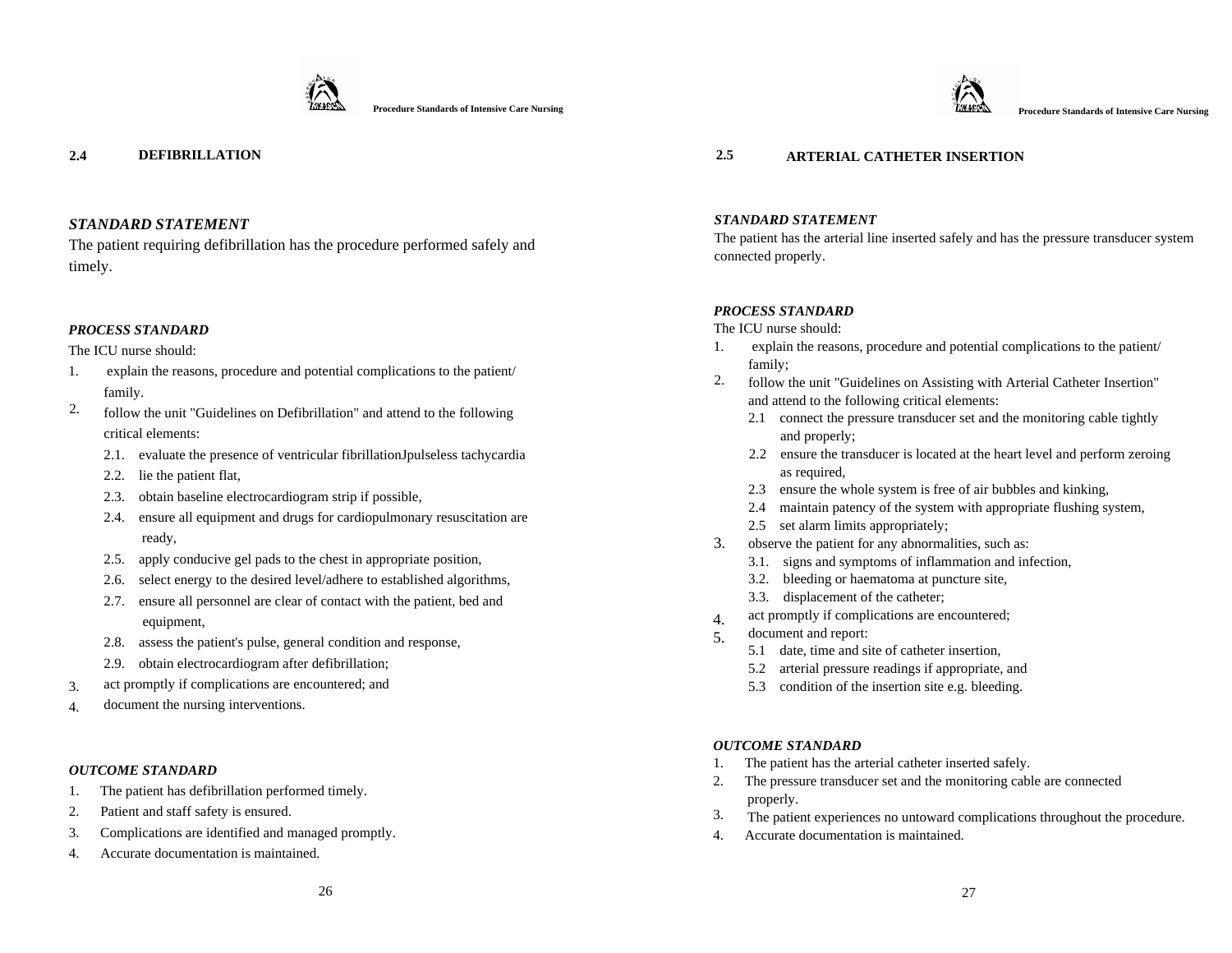

**2.6 ARTERIAL BLOOD PRESSURE (ABP) MONITORING 2.7 ARTERIAL CATHETER REMOVAL** 

# *STANDARD STATEMENT*

The patient requiring arterial pressure monitoring has the blood pressure measured continuously and accurately to reflect his/her haemodynamic status.

## *PROCESS STANDARD*

The lCU nurse should:

- 1. explain the reasons, procedure and potential complications to the patient/ family;
- 2. follow the unit "Guidelines on Arterial Pressure Monitoring" and attend to the following critical elements:
	- 2.1 connect the pressure transducer set and the monitoring cable tightly and properly;
	- 2.2 secure the transducer at the heart level and perform zeroing as required,
	- 2.3 ensure the whole monitoring system is free of air bubbles and kinking,
	- 2.4 maintain patency of the system with an appropriate flushing system,
	- 2.5 set alarm limits appropriately;
- 3. observe the patient for potential risks, such as:
	- 3.1 disconnection of the system,
	- 3.2 occlusion of arterial circulation,
	- 3.3 cannulation site infection;
- 4. observe for abnormalities in displayed waveform and readings; and
- 5. document the nursing interventions.

#### *OUTCOME STANDARD*

- 1. The patient's arterial blood pressure is measured continuously.
- 2. Potential risks are identified early and appropriate actions are taken accordingly.
- 3. Accurate documentation is maintained.

#### *STANDARD STATEMENT*

Procedure Standards of Intensive Care Nursing **Procedure Standards of Intensive Care Nursing Procedure Standards of Intensive Care Nursing <b>Procedure Standards of Intensive Care Nursing** 

The patient has the arterial catheter removed with optimal comfort and safely in an aseptic manner.

#### *PROCESS STANDARD*

The lCU nurse should:

- 1. explain the reasons, procedure and potential complications to the patient/ family;
- follow the unit "Guidelines on Removal of Arterial Catheter" and attend to the following critical elements: 2.
	- 2.1 remove the dressing and the arterial catheter with universal precautions,
	- 2.2 maintain manual pressure at the cannulation site for at least 5 minutes or as necessary until haemostasis is achieved,
	- 2.3 clean the site with alcohol and cover with Band-Aid or sterile gauze;
- observe the insertion site periodically thereafter for bleeding; 3.
- instruct the patient to report for any bleeding; and 4.
- document the nursing interventions. 5.

- 1. The patient experiences minimal discomfort throughout the procedure.
- 2. Complications are identified early and treated properly.
- 3. Accurate documentation is maintained.

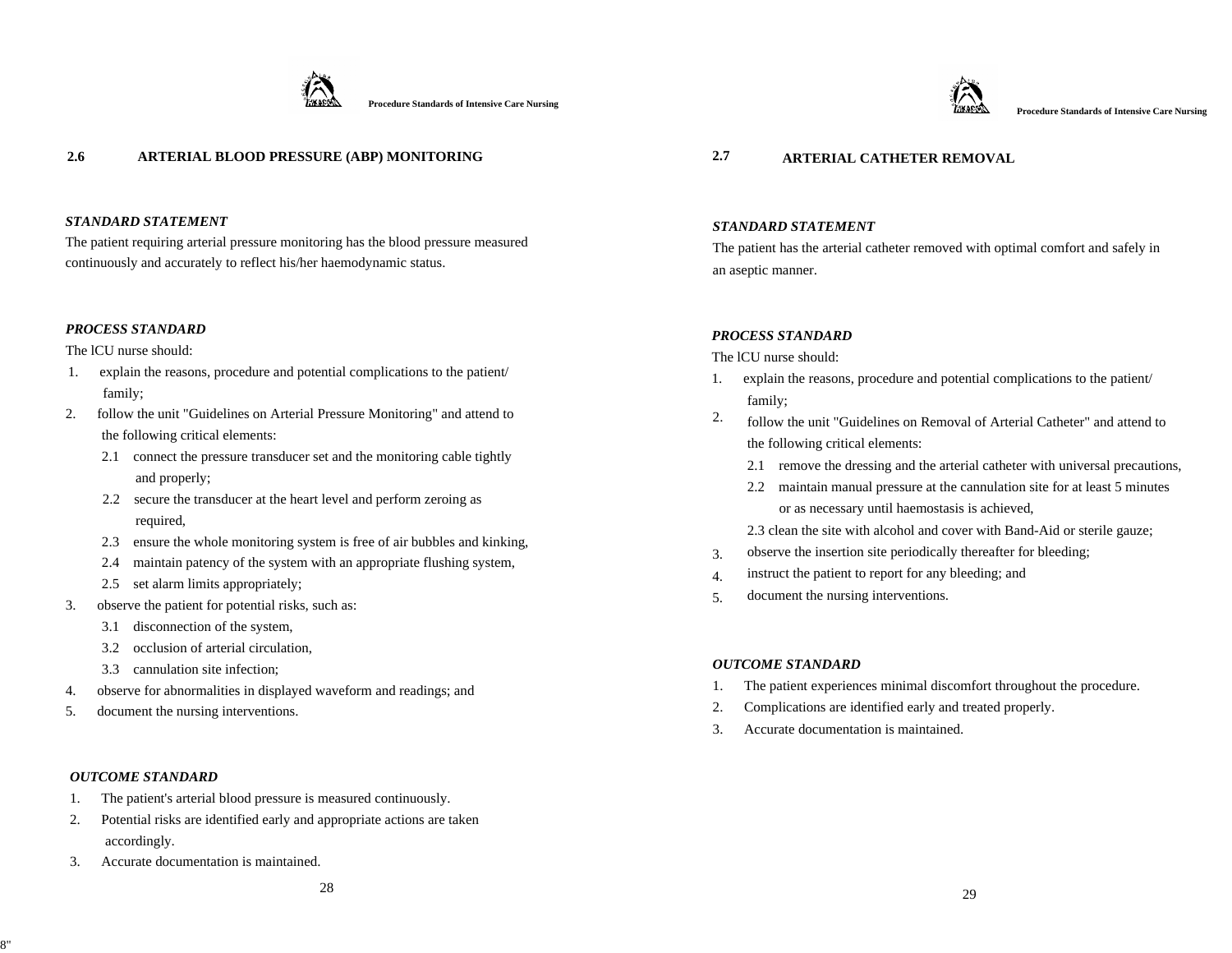



I

1

Ilil

#### *STANDARD STATEMENT*

The patient has the central venous catheter inserted safely and has the pressure transducer system connected properly.

#### *PROCESS STANDARD*

#### The ICU nurse should:

- 1. explain the reasons, procedure and potential complications to the patient! family; follow the unit "Guidelines on Central Venous Catheter Insertion" and attend to the
- following critical elements: 2.
	- 2.1. connect the pressure transducer set and the monitoring cable tightly and properly,
	- 2.2. secure the transducer set at the heart level and perform zeroing as required,
	- 2.3. ensure the whole monitoring system is free of air bubbles and kinking,
	- 2.4. maintain patency of the system with adequate pressure,
	- 2.5. set alarm limits appropriately;
- 3. observe the patient for any abnormalities such as:
	- 3.1. signs and symptoms of inflammation and infection,
	- 3.2. bleeding or haematoma,
	- 3.3. complications such as pneumothorax;
- 4. document and report:
	- 4.1. date, time, site and marking of catheter inserted,
	- 4.2. central venous pressure if appropriate, and
	- 4.3. condition of the insertion site e.g. bleeding.

#### *OUTCOME STANDARD*

.

- 1. The patient has the central venous catheter inserted safely.
- 2. The pressure transducer set and the monitoring cable are connected properly.
- 3. The patient experiences no untoward complications throughout the procedure.
- 4. Accurate documentation is maintained.

# **2.8 CENTRAL VENOUS CA THETER INSERTION 2.9 CENTRAL VENOUS PRESSURE (CVP) MONITORING**

#### *STANDARD STATEMENT*

The patient requiring central venous pressure monitoring has the pressure measured accurately to reflect his/her haemodynamic status.

#### *PROCESS STANDARD*

#### The ICU nurse should:

- 1. explain the reasons, procedure and potential complications to the patient/ family; follow the unit "Guidelines on Central Venous Pressure Monitoring" and attend to the
- following critical elements: 2.
	- 2.1 for continuous CVP monitoring:
		- 2.1.1 connect the pressure transducer set and monitoring cable tightly and properly,
		- 2.1.2 secure the transducer set at the heart level and perform zeroing as required,
		- 2.1.3 ensure the whole monitoring system is free of air bubbles and kinking,
		- 2.1.4 maintain patency of the system with appropriate flushing system,
		- 2.1.5 set alarm limits appropriately,
		- 2.1.6 observe for abnormal waveforms;
	- 2.2 for intermittent CVP measurement:
		- 2.2.1 connect the manometer system tightly and properly;
		- 2.2.2 ensure the whole monitoring system is free of air bubbles and kinking,
		- 2.2.3 measure the CVP, with the zero point at the heart level,
		- 2.2.4 observe for swinging movement of fluid level with respiratory movement;
- 3. observe the patient for potential risks:
	- 3.1 disconnection and blockage of the monitoring system,
	- 3.2 line sepsis,
	- 3.3 air embolism; and
- 4. document the nursing interventions.

- 1. The patient's central venous pressure is accurately measured.
- 2. Potential risks are identified early and appropriate actions are taken accordingly.  $\blacksquare$
- 3. Accurate documentation is maintained.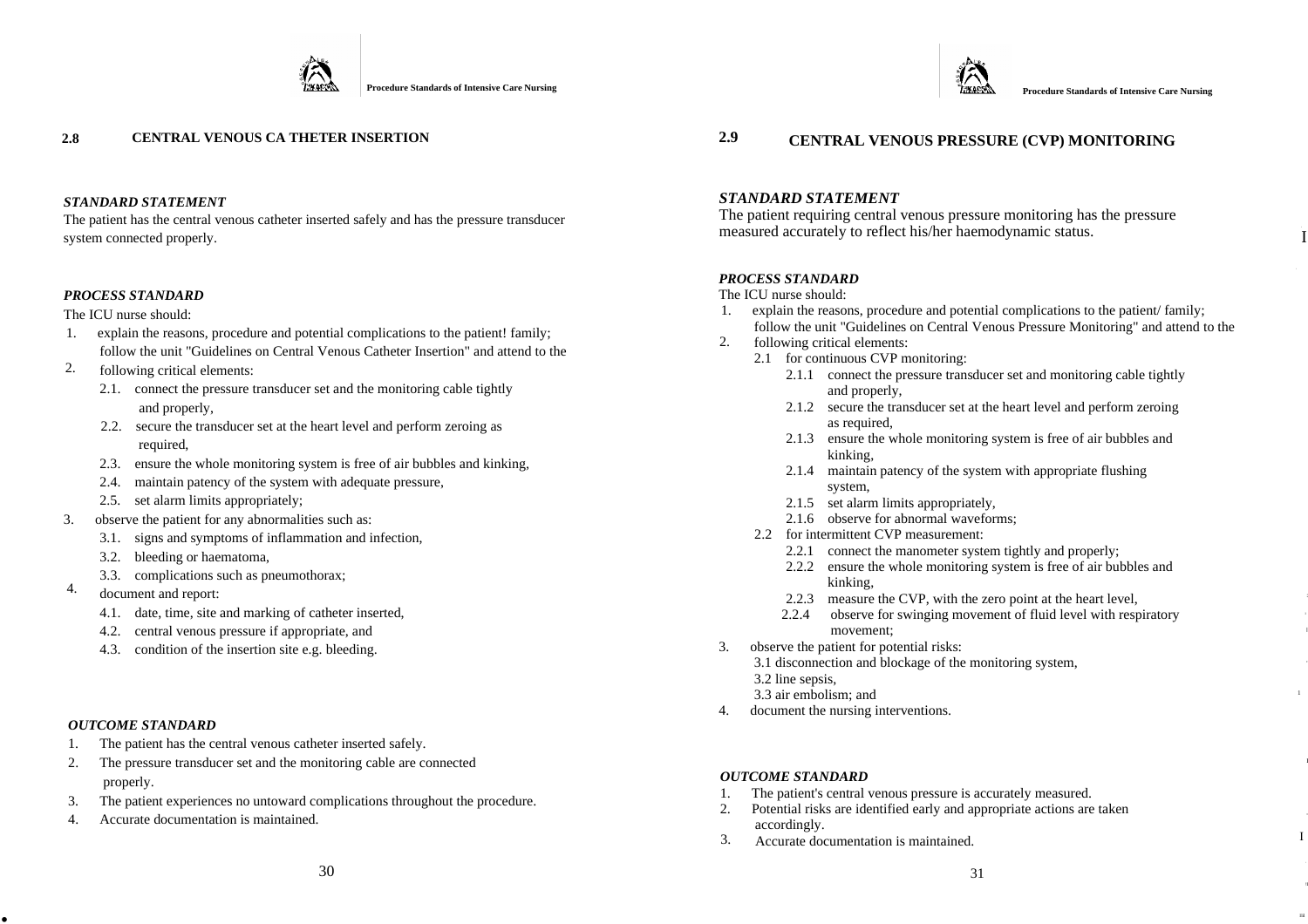

The patient has the central venous catheter removed with optimal comfort and safely in an aseptic manner.

#### *PROCESS STANDARD*

The ICU nurse should:

- 1. explain the reasons, procedure and potential complications to the patient! family;
- follow the unit "Guidelines on Removal of Central Venous Catheter" and attend to the following critical elements: 2.
	- 2.1 remove the dressing and the central venous catheter with universal precautions,
	- 2.2 maintain manual pressure at cannulation site for at least 5 minutes or as

necessary until haemostasis is achieved,

- 2.3 clean the insertion site with alcohol and cover with sterile gauze; observe the site
- periodically thereafter for signs of bleeding; 3.
- instruct the patient to report for any bleeding; and 4.
- document the nursing interventions. 5.

#### *OUTCOME STANDARD*

.

- 1. The patient experiences minimal discomfort throughout the procedure.
- 2. Complications are identified early and treat properly.
- 3. Accurate documentation is maintained.



# **2.10 CENTRAL VENOUS CATHETER REMOVAL 2.11 PULMONARY ARTERY PRESSURE MONITORING**

# *STANDARD STATEMENT*

The patient requiring pulmonary artery (PA) pressure monitoring has the pressure reading recorded accurately.

#### *PROCESS STANDARD*

The ICU nurse should:

- 1 explain the reasons, procedure and potential complications to the patient/ family;
- follow the unit "Guidelines on PA Pressure Monitoring" and attend to the following critical elements: 2
	- 2.1 connect the pressure transducer set and the monitoring cable tightly and properly,
	- 2.2 secure the transducer at heart level and perform zeroing as required,
	- 2.3 ensure the whole monitoring system is free of air bubbles and kinking,
	- 2.4 maintain patency of the distal end with appropriate flushing system,
	- 2.5 maintain patency of the proximal end with fluid/appropriate flushing system,
	- 2.6 set alarm limits appropriately;
- 3. observe the patient for potential risks:
	- 3.1 disconnection of the system,
	- 3.2 pulmonary infarction, haemorrhage and embolism,
	- 3.3 site infection;
- 4. observe for abnormalities in the displayed waveforms and readings such as: 4.1 overwedging,
	- 4.2 spontaneous wedging,
	- 4.3 catheter migration;
- act promptly if complications arise; and 5
- document the nursing interventions. 6

- 1. The patient with PA pressure is measured continuously and accurately.
- 2. Potential risks are identified early and appropriate actions are taken promptly.
- 3. Accurate documentation is maintained.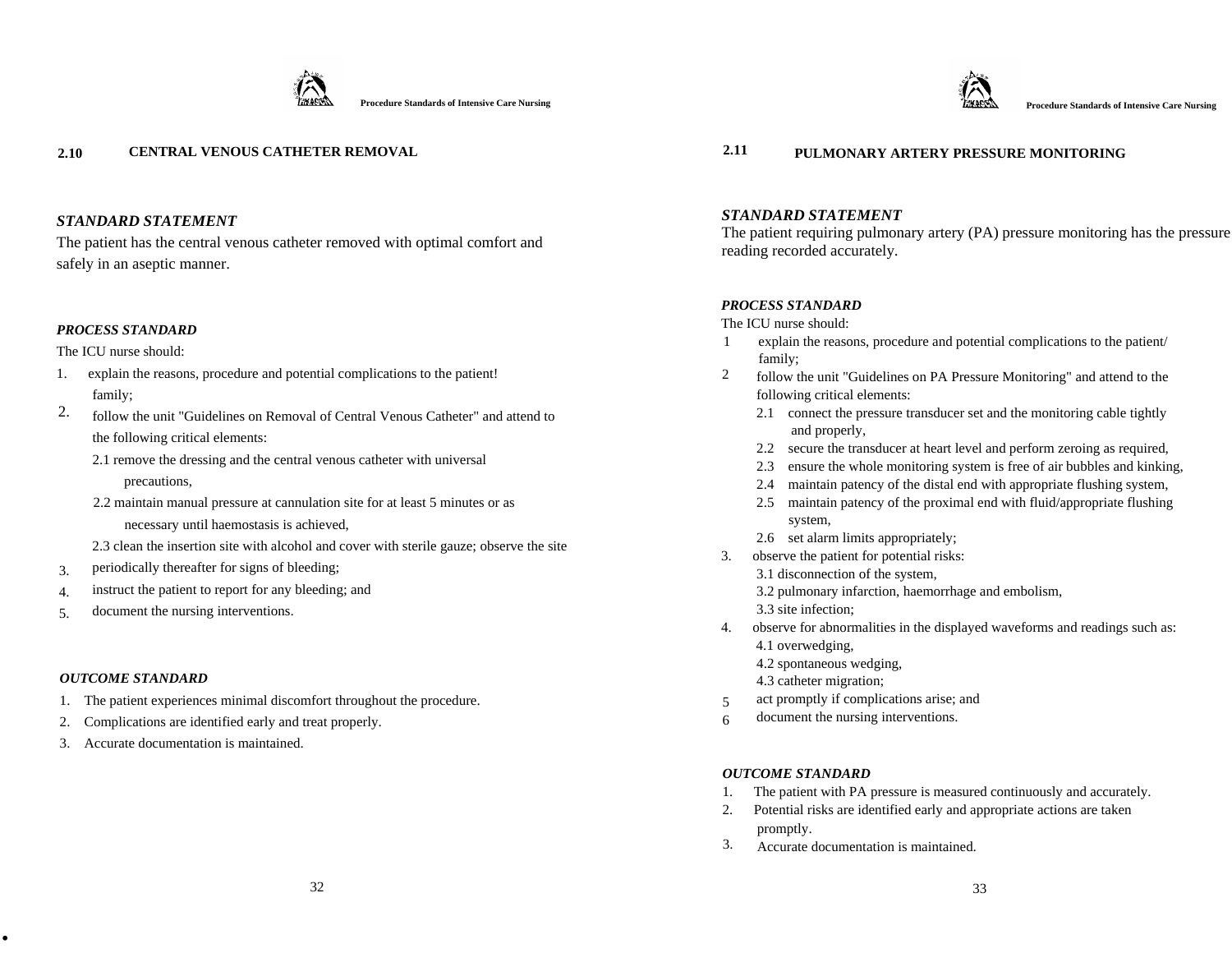

# **2.12 2.13 TRANSVENOUS PACING CARDIAC OUTPUT MEASUREMENT**

*(Thermodilution method)* 

## *STANDARD STATEMENT*

The patient requiring cardiac output measurement has the procedure perfonned properly and effectively.

# *PROCESS STANDARD*

The ICU nurse should:

- 1. explain the reasons, procedure and potential complications to the patient/ family;
- follow the unit "Guidelines on Measuring of Cardiac Output" and attend to the following critical elements: 2.
	- 2.1 set up and operate the monitor in accordance with manufacturer's recommendations,
	- 2.2 enter the computation constant,
	- 2.3 avoid inotrope/vasoactive infusion at the proximal port to prevent inadvertent bolus of these medications,
	- 2.4 verify the position of PA catheter,
	- 2.5 detennine the volume and temperature of injectate,
	- 2.6 inject solution (5% Dextrose or 0.9% Normal saline) smoothly and complete the injection within 4 seconds,
	- 2.7 repeat the procedure as required;
- 3. observe the patient for any abnormalities in:
	- 3.1 PA wavefonn tracing,
	- 3.2 ECG;
- 4. report and act promptly for any abnormalities; and
- 5. document the nursing interventions.

#### *OUTCOME STANDARD*

I

- 1. Cardiac output measurement is performed properly and accurately.
- 2. Complications are identified and managed promptly.
- 3. Accurate documentation is maintained.



## *STANDARD STATEMENT*

The patient requiring emergency transvenous pacing has the pacing catheter inserted correctly with his/her heart rate optimized and potential complications minimized.

# *PROCESS STANDARD*

The ICU nurse should:

- 1. explain the reasons, procedure and potential complications to the patient/ family;
- follow the unit "Guidelines on Application of Emergency Transvenous Pacing" and attend to the following critical elements: 2.
	- 2.1 ensure the necessary equipment for pacing insertion are ready,
	- 2.2 obtain baseline Electrocardiogram strip or 12-lead Electrocardiogram if possible,
	- 2.3 ensure all equipment and drugs for cardiopulmonary resuscitation are ready,
	- 2.4 ensure correct attachment of electrodes to the pulse generator and secure the electrodes properly,
	- 2.5 observe the patient's haemodynamic status and response throughout the procedure,
	- 2.6 set appropriate alarms on cardiac monitor;
- observe the patient for any abnormalities and potential risks, such as: 3.
	- 3.1 unstable haemodynamic status,
	- 3.2 lead displacement,
	- 3.3 capture failure,
	- 3.4 sensing failure;
- report abnormal rhythm and provide immediate interventions for life-threatening arrhythmias; and 4.
- 5. document the nursing interventions.

- 1. The patient has emergency transvenous pacing catheter inserted correctly.
- 2. The patient's heart rate is optimized.
- 3. Complications are identified and managed promptly.
- 4. Accurate documentation is maintained.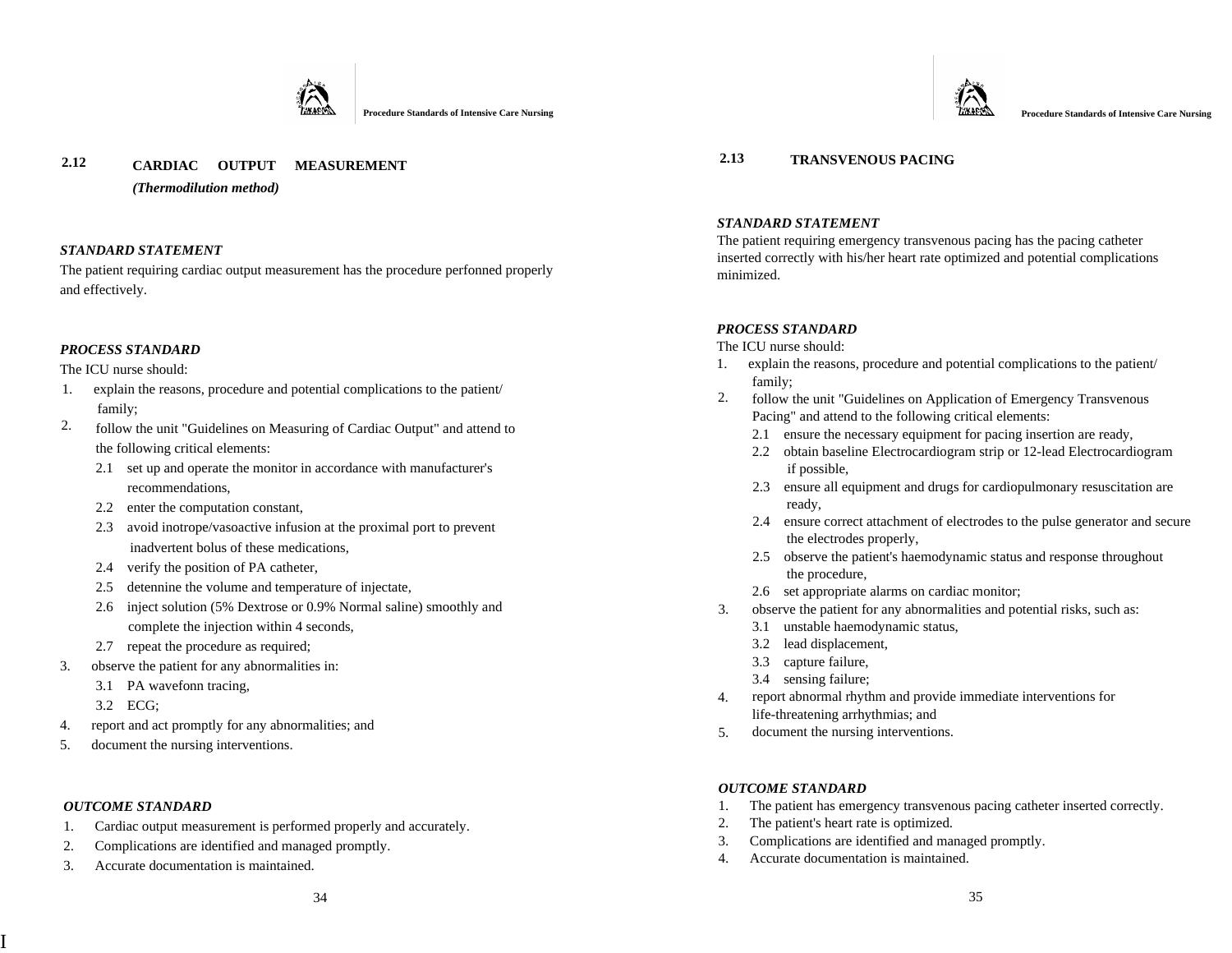



The patient requiring external transcutaneous pacing receives a safe, effective and well-tolerated pacing support.

## *PROCESS STANDARD*

The ICU nurse should:

- 1. explain the reasons, procedure and complication to the patient/family;<br>2. follow the "Guidelines on Application of Transcutaneous Pacing" and
- 2. follow the "Guidelines on Application of Transcutaneous Pacing" and attend to the following critical elements:
	- 2.1 assist the patient in an optimal position for the application of the pacing,
	- 2.2 prepare the patient's skin for ECG electrode placement,
	- 2.3 obtain an appropriate ECG tracing for the best display of patient's intrinsic rhythm,
	- 2.4 apply the anterior pacing electrode at the cardiac apex (V 4 or V5 position),
	- 2.5 attach the posterior pacing electrode over the left subscapular area,
	- 2.6 avoid trapping any pocket of air between the electrode and skin to minimize the risk of skin burn,
	- 2.7 administer analgesia/sedative as required,
	- 2.8 inform the patient that he/she will experience some pain over the contact site at every heart beat and reassure him/her that it will not be harmful,
	- 2.9 initiate pacing as prescribed, aiming at the lowest stimulation current to maintain an effective pacing rhythm,
	- 2.10 activate the alarm setting appropriately,
	- 2.11 observe the patient's vital signs,
	- 2.12 observe the patient for any abnormal ECG tracing such as:
		- 2.12.1 failure to sense,
		- 2.12.2 failure to pace,
		- 2.12.3 failure to capture,
	- 2.13 take safety precautions for potential electric hazards,
	- 2.14 inspect the underlying skin periodically in case of continuous pacing,
	- 2.15 ensure patient's comfort,
	- 2.16 document the nursing interventions; and
- 3 document the pacemaker settings and patient's response to pacing.

#### *OUTCOME STATEMENT*

I

- 1. The patient receives appropriate and effective transcutaneous pacing.
- 2. The patient's haemodynamic status improves.
- 3. Complications are identified and intervened promptly.
- 4. Accurate documentation is maintained.

#### **2.15 INTRA-AORTIC BALLOON PUMP (IABP) MANAGEMENT**

#### *STANDARD STATEMENT*

The patient requiring intra-aortic balloon pump (IABP) assistance receives an effective and optimal ventricular support which enhances his/her coronary and syste mic perfusion.

#### *PROCESS STANDARD*

The ICU nurse should:

- 1. explain the reasons, procedure and potential complications to the patient/ family;
- follow the unit " Guidelines on Management of Intra-aortic Balloon Pump" and attend to the following critical elements: 2.
	- 2.1 prepare and shave both groins for insertion of the lAB catheter,
	- 2.2 get ready resuscitation trolley and defibrillator,
	- 2.3 obtain a display of ECG and arterial pressure tracing in the I ABP,
	- 2.4 perform zeroing of the pressure transducer,
	- 2.5 lnitate counterpulsation by selecting the operating parameters (trigger mode, inflation volume and assist ratio) as prescribed,
	- 2.6 assist in defining the inflation/deflation timing in 1:2 assist ratio,
	- 2.7 administer heparin as prescribed and observe patient's coagulation profile,
	- 2.8 observe and document patient's vital signs,
	- 2.9 monitor systolic, augmented peak diastolic, end-diastolic pressures and waveform recording with IABP assistance,
	- 2.10 determine the alarm settings according to patient's parameters,
	- 2.11 maintain a precise control of inflation/deflation timing and other operating parameters of the IAB P by monitoring and revising the pump settings according to any changes in ECG rhythm and arterial pressure waveform to ensure an optImal ventncular support,
	- 2.12 arrange chest X-ray to verify proper placement of the lAB catheter,
	- 2.13 notice signs of balloon migration such as decrease left radial pulse or sudden decrease in urine output,
	- 2.14 instruct the patient to limit groin movement to prevent kinking of catheter, and
	- 2.15 observe the patient for potential risk, such as:
		- 2.15.1 iscfiaemia ofthe affected limb, 2.15.2 aortic dissection,
		-
		- 2.15.3 thrombo-embolism,
		- 2.15.4 thrombocytopenia,
		- 2.15.5 mal-timing,
		- 2.15.6 haematoma,
		- 2.15.7 systemic/ local infection; and
- 3. document the nursing interventions.

- 1. The patient receives a ppropriate and maxim u m cardiac support.
- 2.2. Complications are identified and managed promptly.<br>3. Accurate documentation is maintained. Complications are identified and managed promptly.
-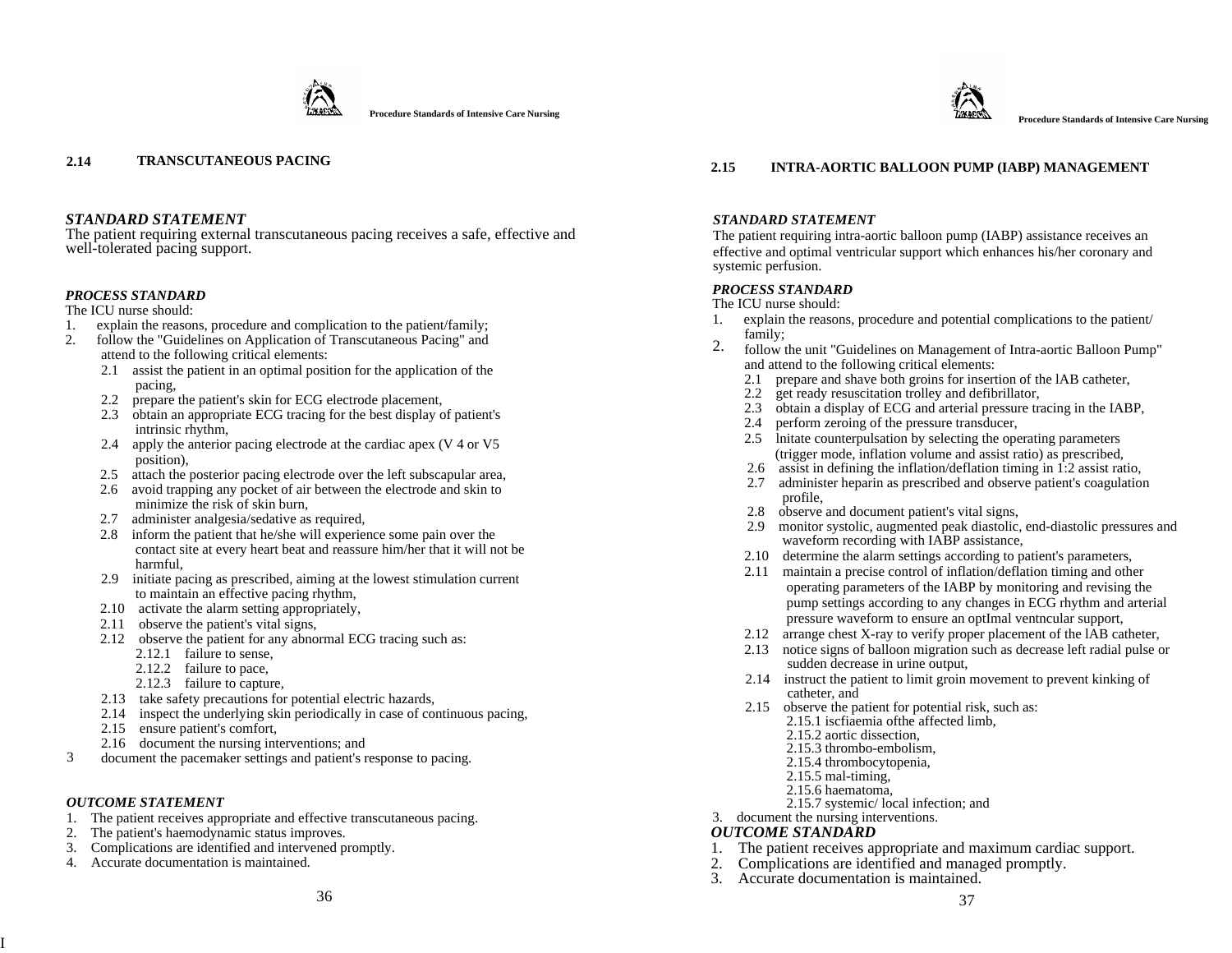



The patient requiring pericardiocentesis has the procedure performed safely and effectively.

## *PROCESS STANDARD*

The ICU nurse should:

- 1. explain the reasons, procedure and potential complications to the patient/ family;
- follow the unit "Guidelines on Assisting with Pericardiocentesis" and attend to the following critical elements: 2.
	- 2.1 prepare the echocardiogram,
	- 2.2 position the patient appropriately,
	- 2.3 administer sedative or apply topical anesthetic as prescribed,
	- 2.4 prepare the insertion site,
	- 2.5 assist the doctor during the procedure with aseptic technique,
	- 2.6 monitor the patient's ECG, blood pressure and  $SpO<sub>2</sub>/SaO<sub>2</sub>$  continuously throughout the procedure,
	- 2.7 ensure the emergency trolley and defibrillator are ready,
	- 2.8 comply with universal precautions in handling blood or body fluids;
- 3. apply sterile dressing over the insertion site;
- 4. connect to drainage system if necessary;
- 5. observe the amount and characteristics of the drainage and report for any abnormalities;
- 6. observe for complication(s) such as anhythmia and report promptly;
- 7. send specimens to laboratory when required;
- 8. prepare the patient for echocardiogram after pericardiocentesis; and
- 9. document the nursing interventions.

#### *OUTCOME STANDARD*

I

- 1. Pericardiocentesis is performed safely and effectively.
- 2. Complications are identified and managed promptly.
- 3. Accurate patient's documentation is maintained.



# *STANDARD STATEMENT*

The patient receives appropriate care after percutaneous transluminal coronary angioplasty/ stenting.

# *PROCESS STANDARD*

The ICU nurses should:

- 1. explain the reasons, procedure and potential complications to patient/family;
- 2. follow the unit "Guidelines on Post Percutaneous Transluminal Coronary Angioplasty Stenting Management" and attend to the following critical elements:
	- 2.1 observe the puncture site for:
		- 2.1.1 oozing of blood,
		- 2.1.2 formation of haematoma,
		- 2.1.3 kinking of arterial sheath,
	- 2.2 apply manual pressure over the puncture site if bleeding is detected,
	- 2.3 advise the patient to stay in bed and keep the affected leg straight,
	- 2.4 observe the patient for abnormalities and potential risk such as: 2.4.1 elevation in cardiac enzymes,

2.4.2 changes in electrocardiogram pattern,

- 2.4.3 experience of chest pain or chest discomfort;
- encourage fluid intake to ensure clearance of contrast media; 3.
- act promptly if complications encountered; and 4.
- document the nursing interventions. 5.

- 1. The patient experiences minimal discomfort after the procedure.
- 2. Complications are identified and managed prompted.
- 3. Accurate patient's documentation is maintained.

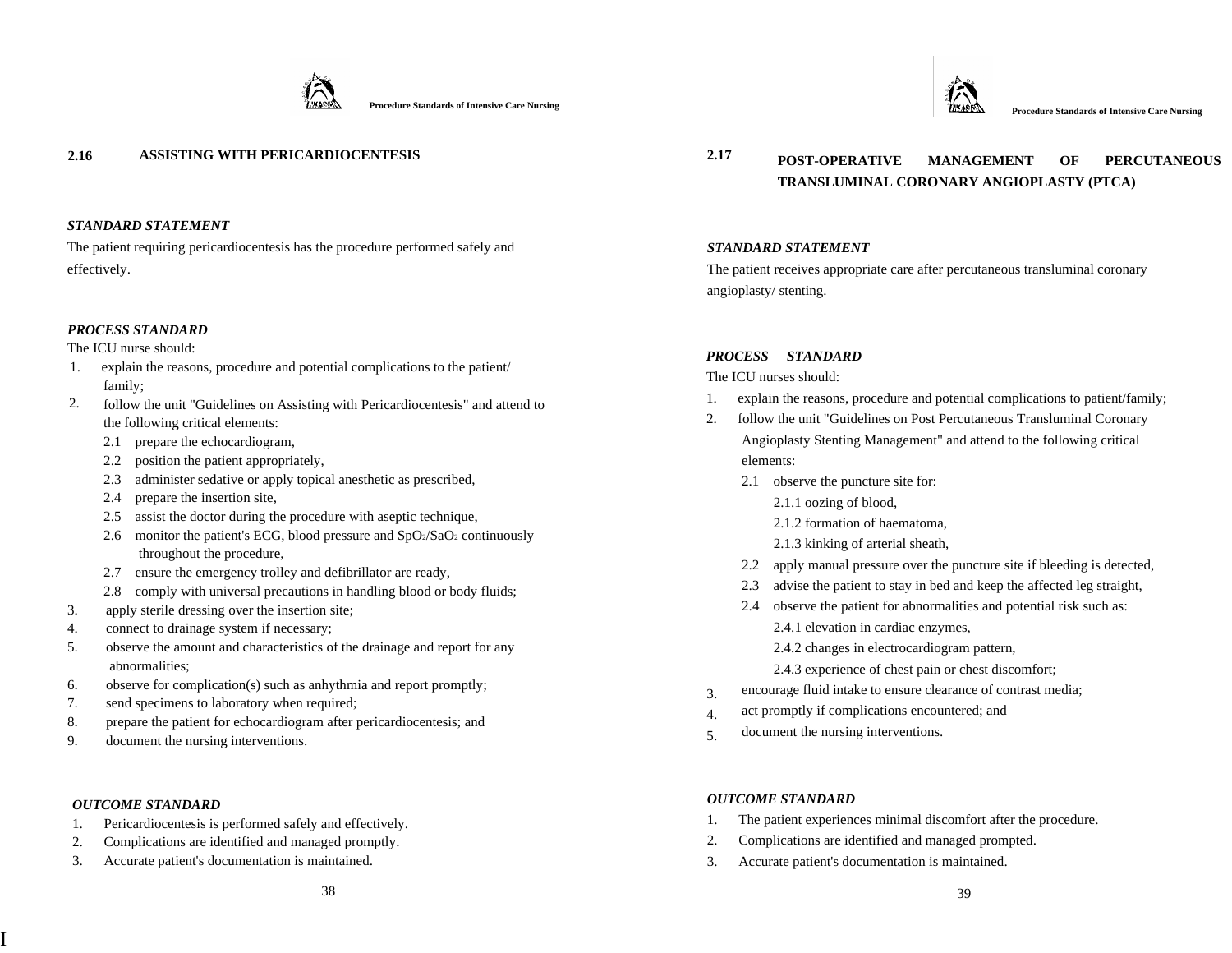

# **UNIT 3: THE NEUROLOGICAL SYSTEM**

#### *STANDARD STATEMENT*

The patient's intracranial pressure is measured properly and accurately.

## *PROCESS STANDARD*

The ICU nurse should:

- 1. explain the reasons, procedure and potential complications to the patient/ family;
- follow the unit "Guidelines on Measuring of Intracranial Pressure" and attend to the following critical elements: 2.
	- 2.1use strict aseptic technique in setting up of the ICP monitoring system,
	- 2.2 maintain a closed system and ensure no kinking or leakage,
	- 2.3 elevate the head of bed according to post-op order,
	- 2.4 keep the patient's head in neutral position,
	- 2.5 place the transducer at the level of patient's ear lobe,
	- 2.6 perform calibration as needed,
	- 2.7 set alarm limits appropriately;
- observe patient for any abnormalities in: 3.
	- 3.1 ICP waveform tracing and its trends,
	- 3.2 neurological status,
	- 3.3 vital signs,
	- 3.4 wound condition;
- report any abnormalities and provide immediate interventions accordingly; and 4.
- 5. document the nursing interventions.

#### *OUTCOME STANDARD*

.

- 1. The patient's intracranial pressure is measured properly and accurately.
- 2. Complications are identified and managed promptly.
- 3. Accurate patient's documentation is maintained.

# **UNIT 4: MISCELLANEOUS SYSTEMS**

# **3.1 MEASURING OF INTRACRANIAL PRESSURE (ICP) 4.1 MEASUREMENT OF INTRA-ABDOMINAL PRESSURE (lAP)**

## *STANDARD STATEMENT*

The patient requiring intra-abdominal pressure measurement has the procedure performed correctly and potential complications minimized.

#### *PROCESS STANDARD*

The ICU nurse should:

- 1. explain the reasons, procedure and potential complications to patient/ family;
- follow the unit "Guidelines on Intra-Abdominal Pressure Measurement" and attend to the following critical elements: 2.
	- 2.1 connect the pressure monitoring tubing to urethral catheter tightly,
	- 2.2 use the patient's symphysis pubis as zero-reference point with patient lying in a supine position,
	- 2.3 ensure patency of the system,
	- 2.4 instill prescribed amount of Normal Saline into the bladder,
	- 2.5 record the amount of returned Normal Saline;
- 3. observe the patient for abnormalities and potential risks such as:
	- 3.1 abdominal distension,
	- 3.2 respiratory distress;
- act promptly if complications encountered; and 4.
- document the nursing interventions. 5.

- 1. Intra-abdominal pressure measurement is performed properly.
- 2. Complications are identified and managed promptly.
- 3. Accurate patient's documentation is maintained.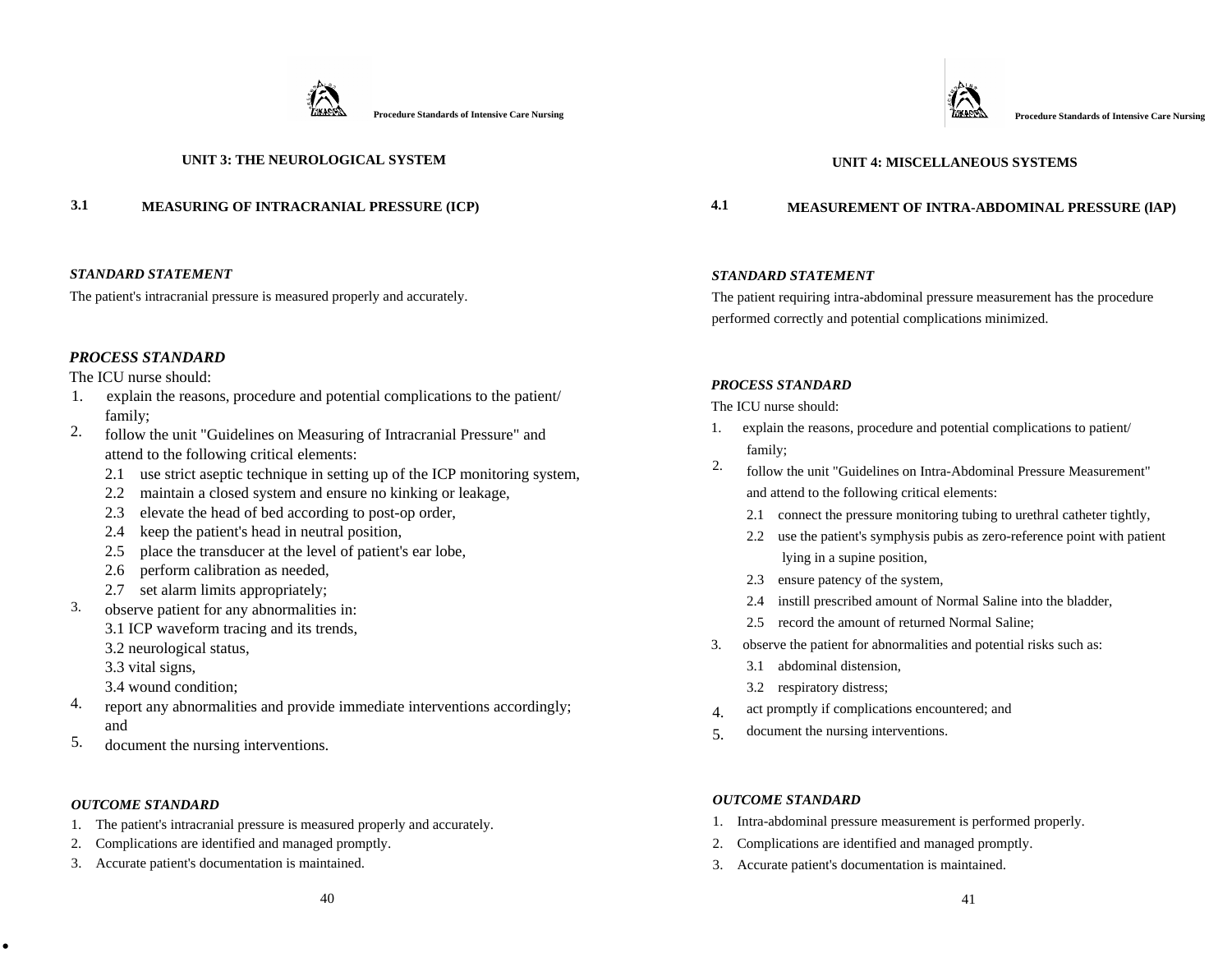



The patient requiring hypothermia/hypothermia blanket has the blanket applied safely and properly. Adam, S. K. & Osborne, S. (1997), *Critical Care Nursing: Science* & *Practice,* 

#### *PROCESS STANDARD*

- *Nurses in Clinical Practice,* California: AACN. 1. explain the reasons, procedure and potential complications to the patient/ family;
- 2. follow the "Guidelines on Using of Hypothermia/Hyperthermia Blanket" and attend to the following critical elements:
	- 2.1 ensure the reservoir in the machine is filled with distilled water to the recommended level,
	- 2.2 ensure a constant water flow within the blanket,
	- 2.3 check the patient's core temperature and adjust the water temperature accordingly,
	- 2.4 take safety precautions for potential electric hazards while the blanket is in use;
- 3. observe the patient for any abnormalities and potential risks such as:
	- 3.1 overheating/overcooling,
	- 3.2 pressure sore;
- 4. act promptly if complications encountered; and
- 5. document the nursing interventions.

#### *OUTCOME STANDARD*

I

- 1.The patient receives the hypothermia/hypothermia blanket properly.
- 2. The patient experiences no untoward complications.
- 3. Accurate patient documentation is maintained.



# *Bibliography*

- Australian and New Zealand College of Anaesthetists (1997), *Faculty of Intensive Care. Minimum Standards. STANDARD STATEMENT* 
	- Oxford: Oxford University Press.
- The ICU nurse should: American Association of Critical-care Nurses (200 1), *Role of'the critical-care* 
	- American Association of Critical-Care Nurses (1997), *AACN Standards for Nursing Care of'the Critically Ill,* (2nd ed.) Alisoviejo: AACN.
	- American Nurse Association (1976), *Guidelines for Review at the Local Level: Kansas City,* MO: Author.
	- Boggs, R.L. & Wooldridge-King, M. (1993), *AACN Procedure Manual for Critical Care,* (3rd ed.) Philadelphia: Saunders.
	- Bucher, L. & Melander, S. (1999), *Critical Care Nursing,* Philadelphia: W.E. Saunders Company.
	- Canadian Association of Critical Care Nurses (1992), "Standards for Critical Care Nursing Practice", *Canadian Association Critical Care Nurses:* 28, 50.
	- Chuley, M., Guzzetta, C. & Dossy, B.c. (1997), *AACN Handbook of Critical Care Nursing,* Connecticut: Appleton & Lange.
	- College of Nursing Hong Kong (1993), *Standards for Nursing Practice: General Standards and Criteria.* Hong Kong: College of Nursing.